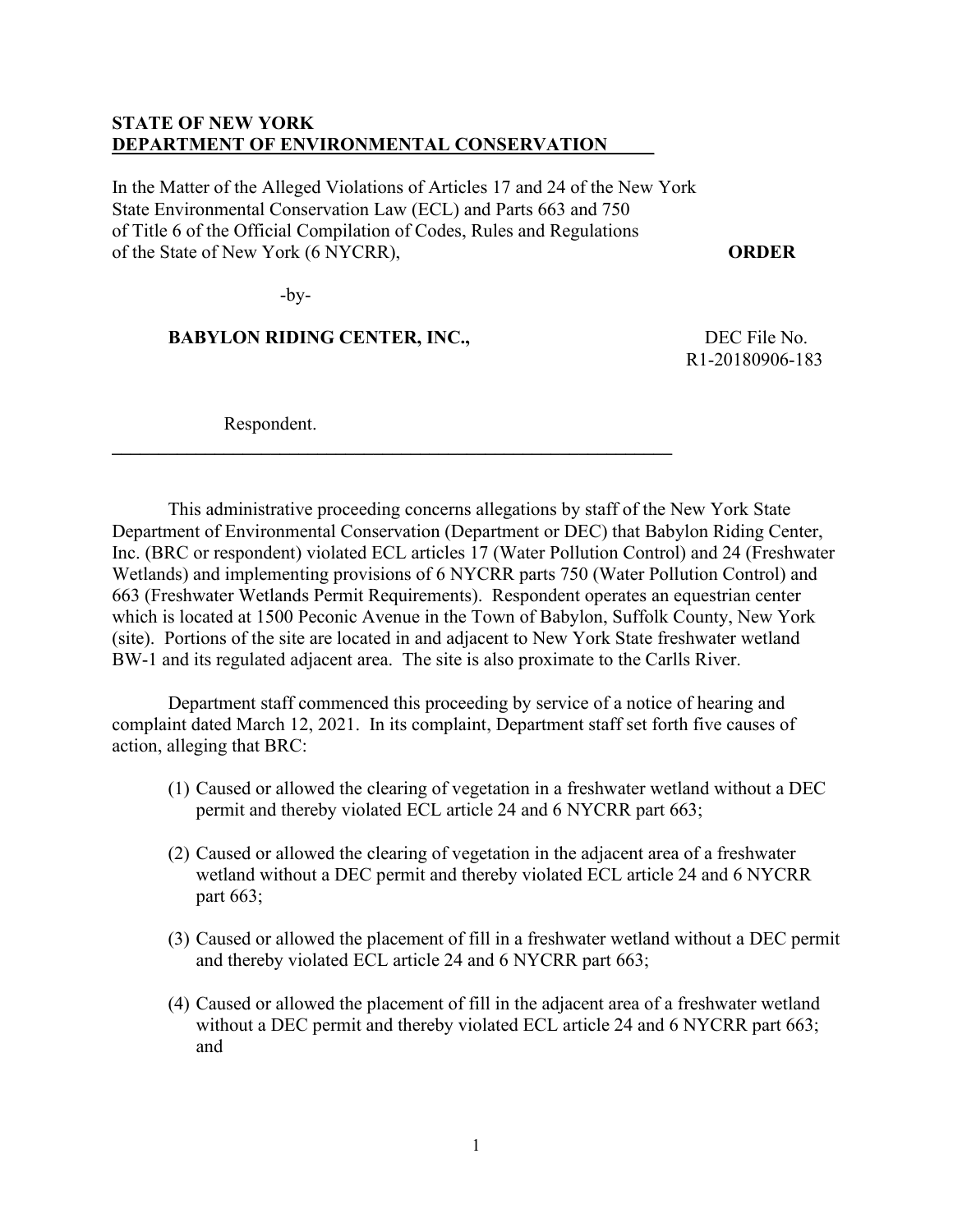(5) Caused the discharge of contaminated wastewater into a freshwater river (Carlls River), and thereby violated ECL 17-0501, 17-0505, 17-0701, 17-0803 and 6 NYCRR 750-[1](#page-1-0).4(a).<sup>1</sup>

Department staff, in its complaint, requested an order:

- (1) Finding respondent in violation of ECL articles 17 and 24, and 6 NYCRR parts 663 and 750;
- (2) Enjoining respondent from any further actions causing the violations to continue;
- (3) Requiring respondent to submit an approvable restoration plan to the Department within thirty (30) days;
- (4) Directing respondent to pay a monetary civil penalty "to the fullest extent allowed by statute"; and
- (5) For such other relief as I may deem "just, proper, and appropriate."

Administrative Law Judge (ALJ) Daniel O'Connell of the Department's Office of Hearings and Mediation Services was assigned to this matter and prepared the attached hearing report, which I adopt as my decision in this matter, subject to my comments below.

As set forth in the hearing report, respondent failed to file an answer to the complaint served by Department staff in this matter and failed to appear for the adjudicatory hearing that was held on December 17, 2021 (*see* Hearing Report at 3 [Finding of Fact No. 4]). At the hearing, Department staff moved orally for a default judgment and then presented its case on the merits (*see* Hearing Report at 1-2, 6-7). [2](#page-1-1)

<span id="page-1-0"></span><sup>1</sup> Department staff, in its first four causes of action, did not fully detail specific references (*see* 6 NYCRR 622.3[a][1][ii] [complaint must contain "a reference to the particular sections, subsections, paragraphs and subparagraphs of the statutes, rules and regulations alleged to have been violated"]). Staff did correct any such omissions at the hearing.

<span id="page-1-1"></span> $2$  On the day of the hearing, but after the completion of the hearing, a representative of respondent requested that the hearing be rescheduled (*see* communication dated December 17, 2021 from ALJ O'Connell to Department staff and respondent). The ALJ denied that request but advised that respondent may move to reopen the default prior to my final determination. Respondent did not file a motion to reopen the default.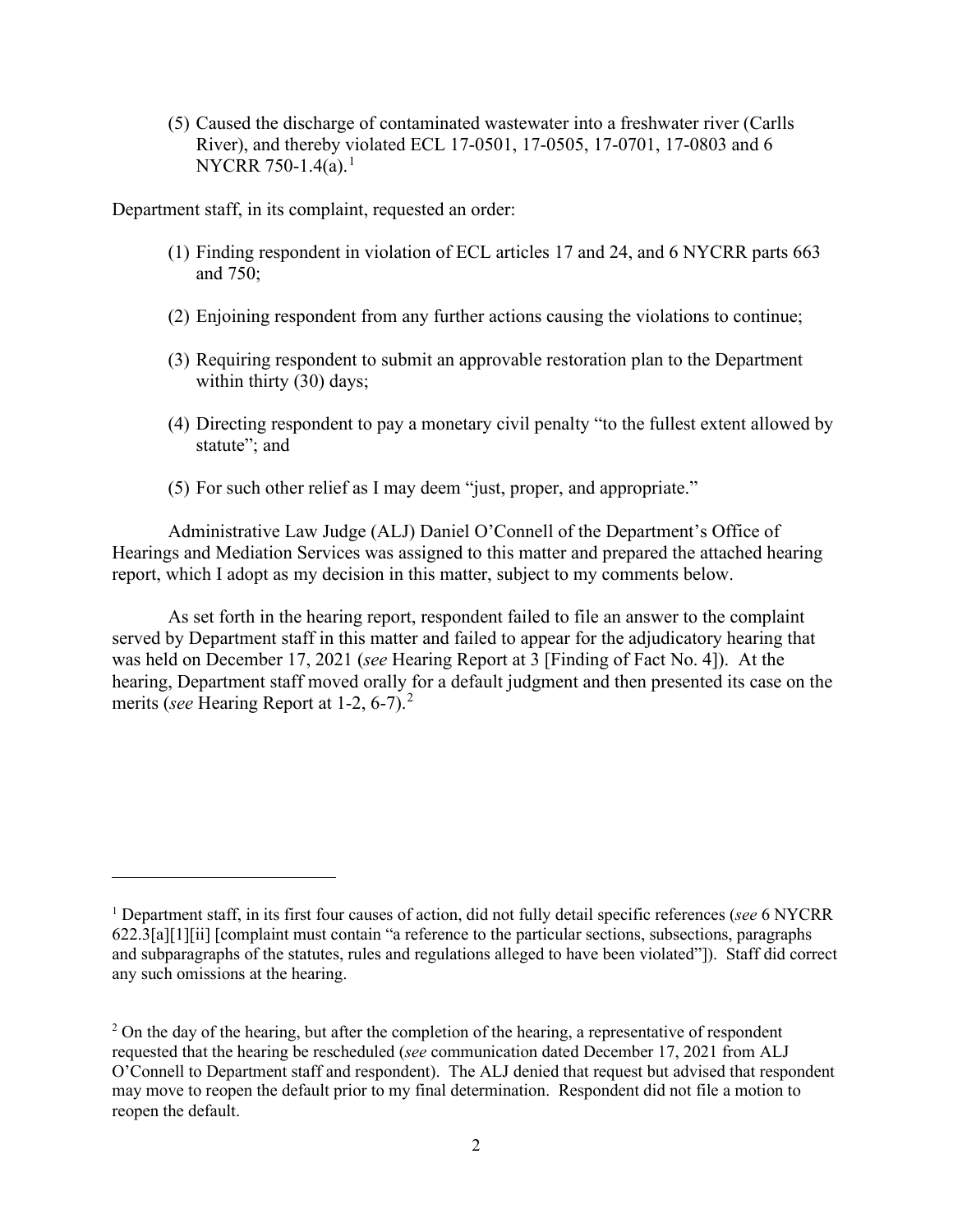#### **Liability**

In this matter, the ALJ has comprehensively reviewed the issues relating to respondent's liability in the hearing report (*see* Hearing Report at 7-10). My comments follow.

#### --Freshwater Wetland Violations

As the ALJ notes, all persons seeking to undertake regulated activities on wetlands or their adjacent areas and for which those activities are not expressly exempted must obtain a permit or a letter of permission from the Department (*see* 6 NYCRR 663.4[a]). Portions of New York State freshwater wetland BW-1 and its adjacent area are part of the site (*see* Hearing Report at 3 [Finding of Fact No. 5]; Hearing Exhibit 2, Affidavit of Christina Knoll sworn to December 14, 2021 [Knoll Affidavit] [7]. Respondent cleared vegetation from the freshwater wetland and its adjacent area (*see* Hearing Report at 7, 8; Knoll Affidavit ¶ 16) as corroborated by Department staff's site inspection on February 28, 2017. The record demonstrates that respondent had not been authorized by the Department to clear vegetation from the wetland or its adjacent area (*see* Hearing Report at 3 [Finding of Fact No. 7]; *see also* 6 NYCRR 663.4[d][23] [clear-cutting vegetation other than trees, except as part of an agricultural activity, is a regulated activity requiring a permit]). Accordingly, the ALJ determined that respondent violated 6 NYCRR 663.4(a) with respect to the clearing of vegetation, and that the violations have been ongoing since February 28, 2017.

Similarly, the record demonstrates that respondent placed fill on the southeast corner of the freshwater wetland and in eleven locations in the wetland's adjacent area. The record demonstrates that respondent had not been authorized by the Department to place fill in the wetland or its adjacent area (*see* Hearing Report at 3 [Finding of Fact No. 7]; *see also* 6 NYCRR 663.4[d][20] [filling, including filling for agricultural purposes, is a regulated activity requiring a permit]). The ALJ determined that respondent violated 6 NYCRR 663.4(a) and that the violations have been ongoing since Department's site inspection that was conducted on February 28, 2017 (*see* Hearing Report at 8,9).

I concur with the ALJ's determination with respect to the freshwater wetland violations and their ongoing nature.

#### --Water Pollution Control Violations

During various site visits, Department staff observed a large pile of uncovered horse manure and bedding within the boundary of the freshwater wetland and adjacent to the Carlls River (*see* Hearing Report at 4-5 [Findings of Fact Nos. 14, 20], 9; Knoll Affidavit ¶¶ 13, 22). The manure pile measured approximately 55 feet by 53 feet (*see id.*). Due to the location of this waste, runoff during storm events would move from the manure pile to the Carlls River (*see* Hearing Report at 4-5 [Finding of Fact No. 14]). Staff testified that no erosion control features or catch basin existed between the manure pile and the Carlls River (*see id.* [Finding of Fact No. 15], 10). A trench located next to the manure pile was collecting runoff from the manure pile (*see id.*). During staff's May 1, 2018 site visit, the BRC site operator stated that he would use a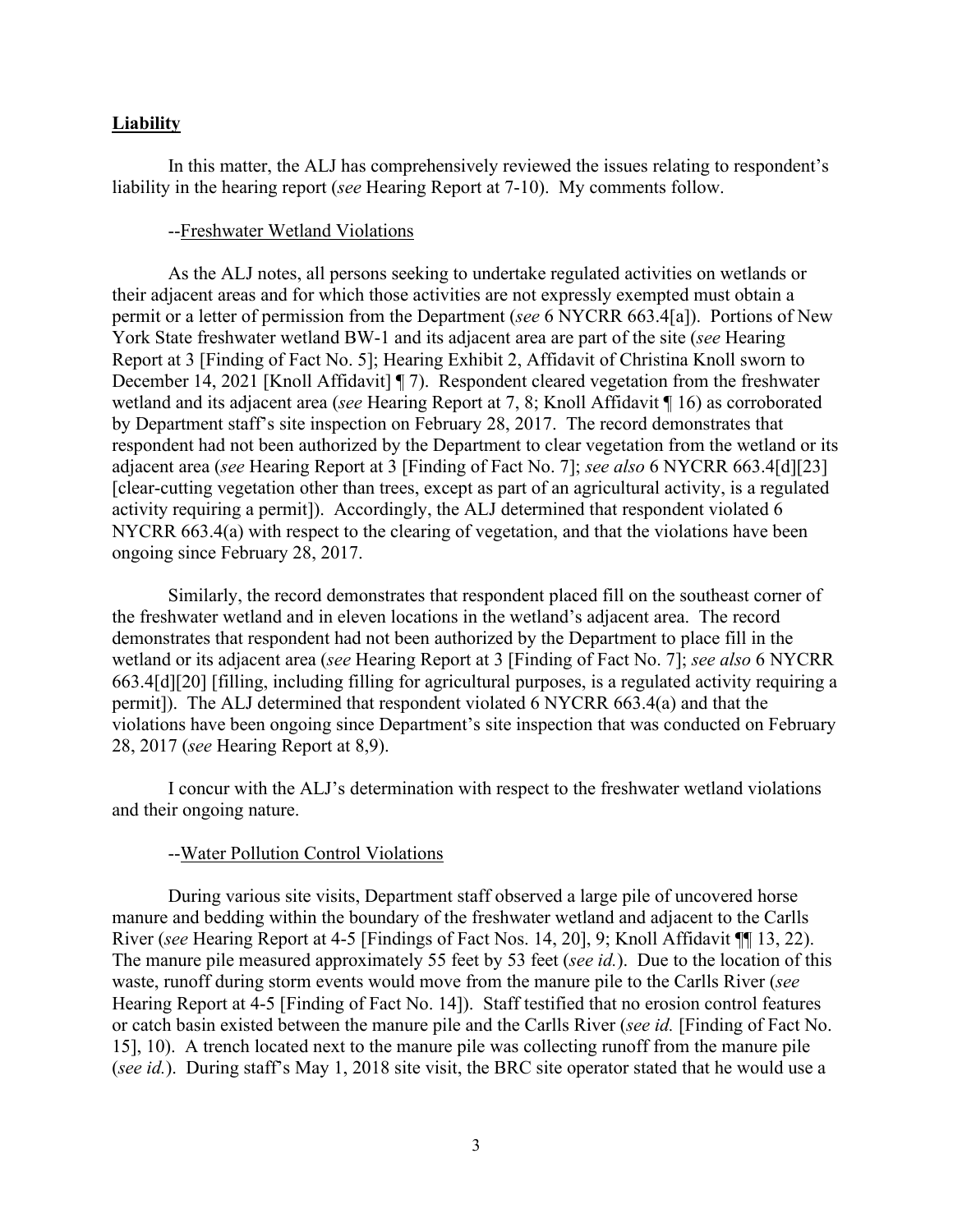front-end loader to scoop up the leachate collected in the trench and dump the contents of the front-end loader into the Carlls River (*see* Hearing Report at 5 [Finding of Fact No. 16]).

No permit had been issued by the Department to respondent to discharge any pollutant or contaminant to the Carlls River (*see* Hearing Report at 3 [Finding of Fact No. 7], 10). Visits of Department staff to the site, subsequent to the May 1, 2018 inspection, confirmed the continued presence of the manure pile (*see* Hearing Report at 5 [Finding of Fact No. 20]). Based on the activities at the site, the ALJ determined that the violations have been ongoing since May 1, 2018.

Department staff cited four statutory and one regulatory water pollution control violations. ECL 17-0701(1) and 17-0803, as well as 6 NYCRR 750-1.4(a), prohibit any person from discharging pollutants to the waters of the State without first obtaining a State Pollutant Discharge Elimination system (SPDES) permit. No exceptions to this permit requirement apply to the site activities here. In addition, ECL 17-0501 states that it shall be unlawful to discharge into the waters of the State such matter that would cause or contribute to a condition in contravention of the standards adopted by the Department. ECL17-0505 prohibits the making or use of an outlet or point source discharging into the waters of the state without a valid SPDES permit.

Although staff did not specify in detail the standards that would be contravened in its papers, the adverse impacts on water quality of runoff from the manure pile was addressed at hearing (*see* Hearing Report at 5 [Finding of Fact No. 19]). In addition, "[p]ollutant" is defined to include "solid waste" and "sewage" (*see* 6 NYCRR 750-1.2[a][68]; *see also* 6 NYCRR 750- 1.2[a][80] [definition of sewage]). The manner of use of the front-end loader at the site (scooping up waste material from the trench and depositing the waste into the Carlls River) would be a "point source" and constitutes a "discernible, confined and discrete conveyance" from which pollutants are being discharged (*see* 6 NYCRR 750-1.2 [a][67]). Respondent's allowing the runoff from the manure pile also does not comport with legal requirements.

Based upon the record before me, including the lack of any SPDES permit and the activities conducted at the site, I conclude that respondent is in violation of ECL 17-0701(1), 17- 0803, 17-0501, 17-0505, and 6 NYCRR 750-1.4(a). I adopt the ALJ's determination that these violations have been ongoing since May 1, 2018.

#### **Penalty and Remedial Action**

#### --Civil Penalty

Two separate penalty provisions are applicable here. With respect to the wetland regulations, ECL 71-2303 provides for a civil penalty of \$11,000 for every violation of ECL article 24 and its implementing regulations. With respect to the unpermitted wastewater discharge, ECL 71-1929 provides that a person who violates any of the provisions of titles 1 through 11 inclusive of article 17 (which includes the statutory provisions at issue here) and its implementing regulations, is liable for a penalty of not to exceed thirty-seven thousand five hundred dollars per day for each violation.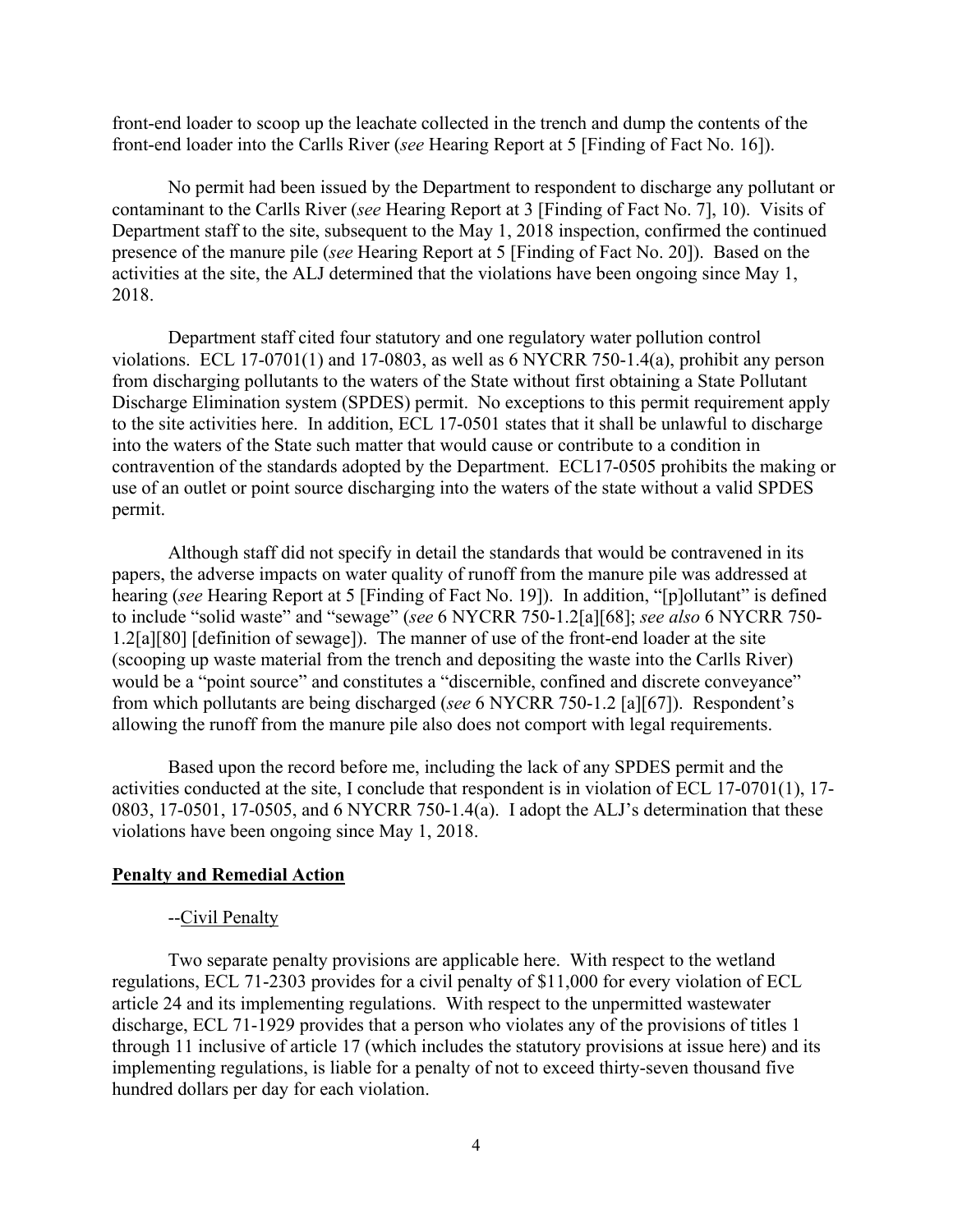Staff requested a total civil penalty of one hundred ninety-one thousand five hundred dollars (\$191,500): \$154,000 for the wetland violations and \$37,500 for the wastewater discharge violations (*see* Hearing Report at 10). Staff noted two aggravating factors that supported its penalty request: (a) the continuous nature of the violations and their duration; and (b) respondent's lack of cooperation as to resolving the violations. Further justifying the civil penalty is the environmental sensitivity of the area that has been impacted. Freshwater wetland BW-1 is designated as a Class I wetland. This class of wetland provides the most critical of the State's wetland benefits (*see* 6 NYCRR 663.5[e] [description of Class I wetlands]; *see also*  Hearing Report at 3 [Finding of Fact No. 6]). In addition, the Carlls River is designated as a Class C trout stream (*see id* at 5 [Finding of Fact No. 18])*.*. I also take into consideration that respondent has obtained an economic benefit from not complying with the applicable environmental requirements.

Based on the record before me, the civil penalty that staff has requested and the ALJ has recommended is authorized and appropriate.

#### --Remedial Action Plan

Department staff requests that respondent undertake remedial action to address the violations referenced in this proceeding (*see* Hearing Report at 10). Staff requests that respondent restore the site by removing the fill from the wetland and the adjacent area. At hearing, staff indicated that the fill should be moved to upland areas to prevent the introduction of any pollutants into the wetlands and downstream waterways. Furthermore, staff requested that respondent be directed to remove the manure pile from the site as to prevent the discharge of contamination to the Carlls River. Finally staff requests that respondent be directed to restore the cleared areas by replanting those areas with native plant species.

The ALJ has recommended that this remedial action be included in my order, and I concur that it is authorized and appropriate.

To ensure that the removal of the fill and the manure pile are conducted in an environmentally safe and proper manner, I hereby direct respondent, within thirty (30) days of the service of this order upon it to submit an approvable<sup>[3](#page-4-0)</sup> plan to Department staff that addresses the removal activities to be taken and for the planting of native plant species in the cleared areas. Such plan shall detail the manner in which the fill and manure will be removed and the location or locations to which the material will be relocated. In addition, the plan is to detail the type of native plants that will be replanted in the cleared areas. Respondent is to complete the remedial action within sixty (60) days of the service of this order upon it. I hereby direct that the remedial action plan include a multi-year monitoring program with respect to the area that is restored that will provide a sufficient period of time to evaluate the regrowth of the plants and provide for any necessary replacement of any replantings that do not survive or otherwise need to be replaced.

Upon good cause shown by respondent, Department staff at its sole discretion may extend the submission date of the plan or the date by which the remedial action shall be

<span id="page-4-0"></span><sup>&</sup>lt;sup>3</sup> "Approvable" shall mean a plan that can be approved by the Department with only minimal revision.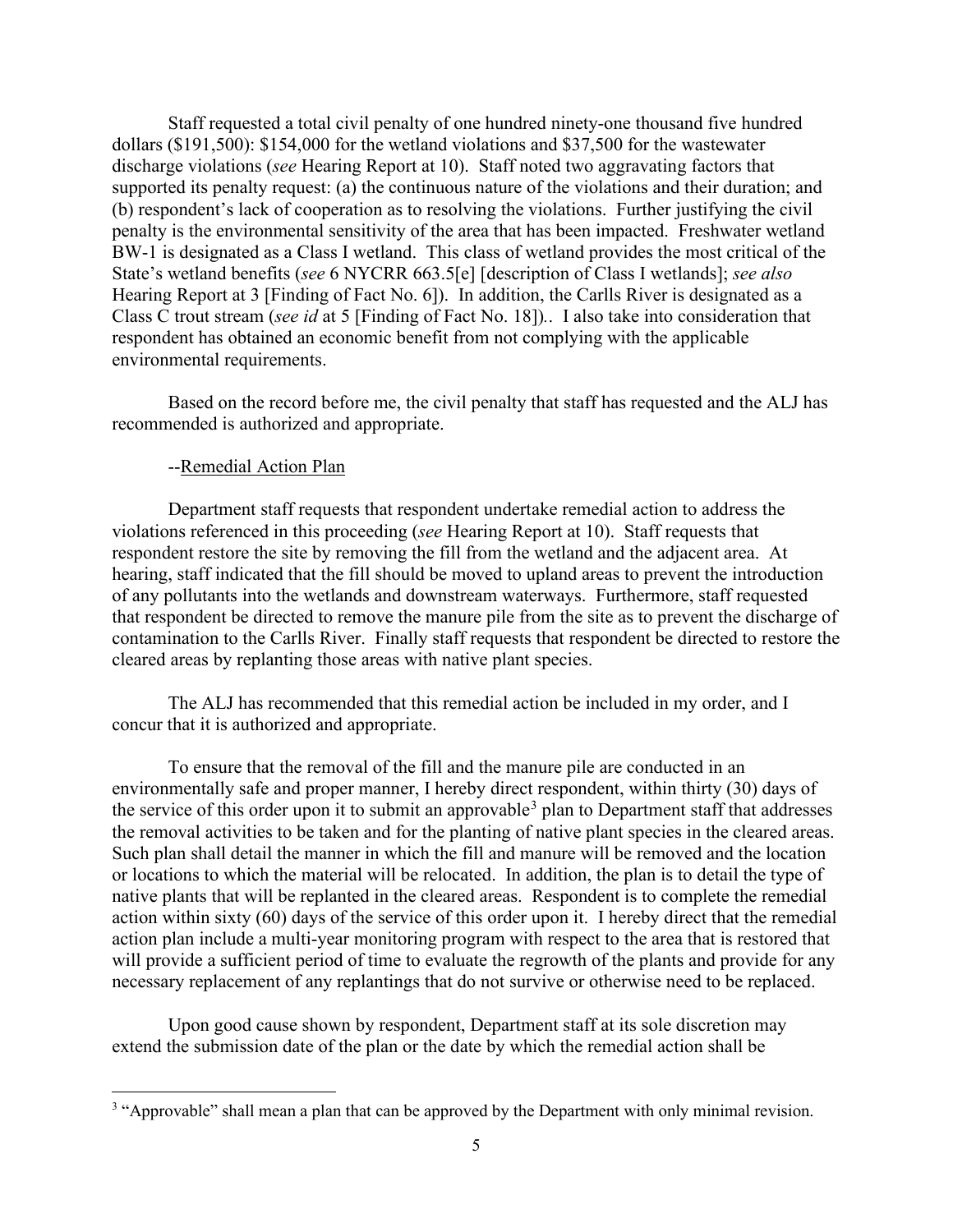completed. Respondent must document in writing its reason for any request to extend these dates beyond what is set forth in this order.

## --Suspension of the Civil Penalty

I have taken into consideration the importance of addressing the removal of the environmental harm arising from respondent's activities that impacts the State's water resources in a Class I wetland and a Class C trout stream, and the need for respondent to promptly undertake environmental remediation at the site. The Department's freshwater wetland enforcement policy makes clear that the Department's primary objective in enforcement is the restoration of wetlands adversely affected by unlawful acts (*see* Freshwater Wetlands Enforcement Policy, Commissioner Policy DEE-6, February 4, 1992 § I [stating that "seeking restoration of wetland benefits and functions lost as the result of illegal activity" is the "primary goal" of the enforcement policy]).

Because of the cost of remediation that respondent is being directed to undertake and in consideration of the Department's policy regarding wetland restoration, as well as the need to address the water quality violations, I have determined to suspend one hundred twenty-five thousand dollars (\$125,000) of the civil penalty of one hundred ninety-one thousand five hundred dollars (\$191,500), contingent upon respondent's implementation of the required remedial action plan to Department staff's satisfaction and compliance with all other terms and conditions of this order. Accordingly the payable portion of the civil penalty will be sixty-six thousand five hundred dollars (\$66,500) which respondent is to submit to the Department within sixty (60) days of the service of this order upon it. In the event that respondent fails to comply with any term or condition of this order, the entire penalty shall be immediately due and owing.

**NOW, THEREFORE**, having considered this matter and being duly advised, it is **ORDERED** that:

- I. Department staff's motion for a default judgment pursuant to 6 NYCRR 622.15 is granted. By failing to answer or appear in this proceeding, respondent Babylon Riding Center, Inc. waived its right to be heard at the hearing.
- II. Based on record evidence, respondent Babylon Riding Center, Inc. is adjudged to have violated the following:
	- A. 6 NYCRR 663.4(a) by causing or allowing the clearing of vegetation in freshwater wetland BW-1 without a DEC permit (*see* 6 NYCRR 663.4[d][23]);
	- B. 6 NYCRR 663.4(a) by causing or allowing the clearing of vegetation in the adjacent area of freshwater wetland BW-1 without a DEC permit (*see*  6 NYCRR 663.4[d][23]);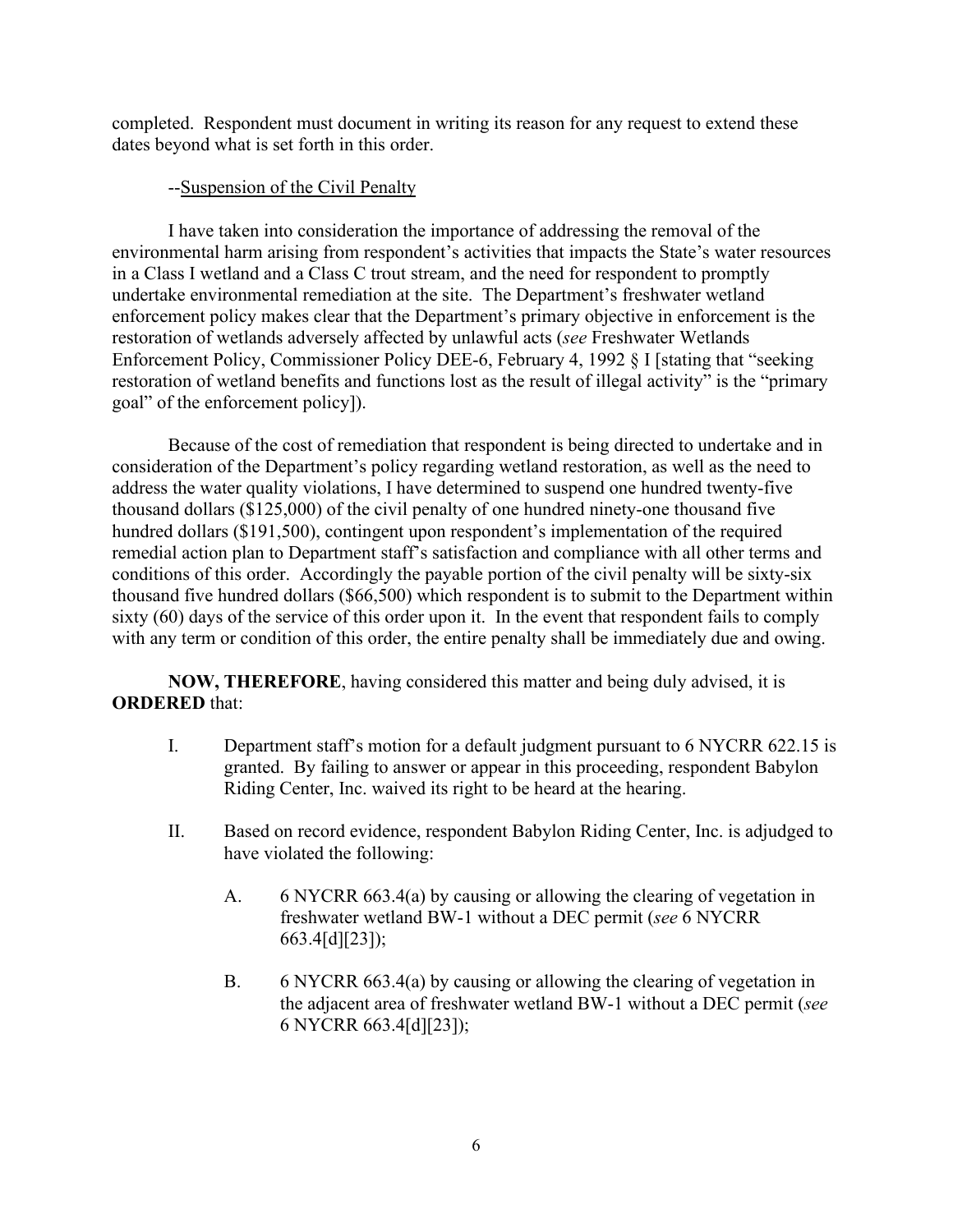- C. 6 NYCRR 663.4(a) by causing or allowing the placement of fill in freshwater wetland BW-1 without a DEC permit (*see* 6 NYCRR 663.4[d][20]));
- D. 6 NYCRR 663.4(a) by causing or allowing the placement of fill in the adjacent area of freshwater wetland BW-1 without a DEC permit (*see* 6 NYCRR 663.4[d][20]); and
- E. ECL 17-0505, 17-0701(1), 17-0803, 17-0501 and 6 NYCRR 750-1.4(a) by causing the discharge of contaminated material and wastewater into the Carlls River.
- III. Respondent Babylon Riding Center, Inc. is hereby assessed a civil penalty in the amount of one hundred ninety-one thousand five hundred dollars (\$191,500). Of this amount, one hundred twenty-five thousand dollars (\$125,000) is suspended contingent upon respondent's implementation of the required remedial action plan to Department staff's satisfaction and compliance with all other terms and conditions of this order.

Within sixty (60) days of the service of this order upon respondent, respondent shall pay the non-suspended portion of the penalty (that is, \$66,500) by certified check, cashier's check, or money order made payable to the New York State Department of Environmental Conservation and submitted to the address set forth in paragraph V of this order.

In the event that respondent fails to comply with any term or condition of this order, including but not limited to the implementation of the required remedial action plan to Department staff's satisfaction, the suspended amount of the civil penalty (that is, one hundred twenty-five thousand dollars [\$125,000]) shall be immediately due and payable and shall be paid in the same manner and submitted to the same address as the non-suspended portion of the civil penalty.

- IV. Respondent Babylon Riding Center, Inc., within thirty (30) days of the service of this order upon it, is directed to submit an approvable remedial action plan to the Department that:
	- A. details the manner in which the fill that respondent placed in regulated freshwater wetland BW-1 and its adjacent area and the manure pile that it has created in the vicinity of the Carlls River will be removed and the location or locations to which the material will be relocated;
	- B. provides information on respondent's restoration of the cleared areas of the site by the replanting of those areas with native plant species and the schedule for the replanting; and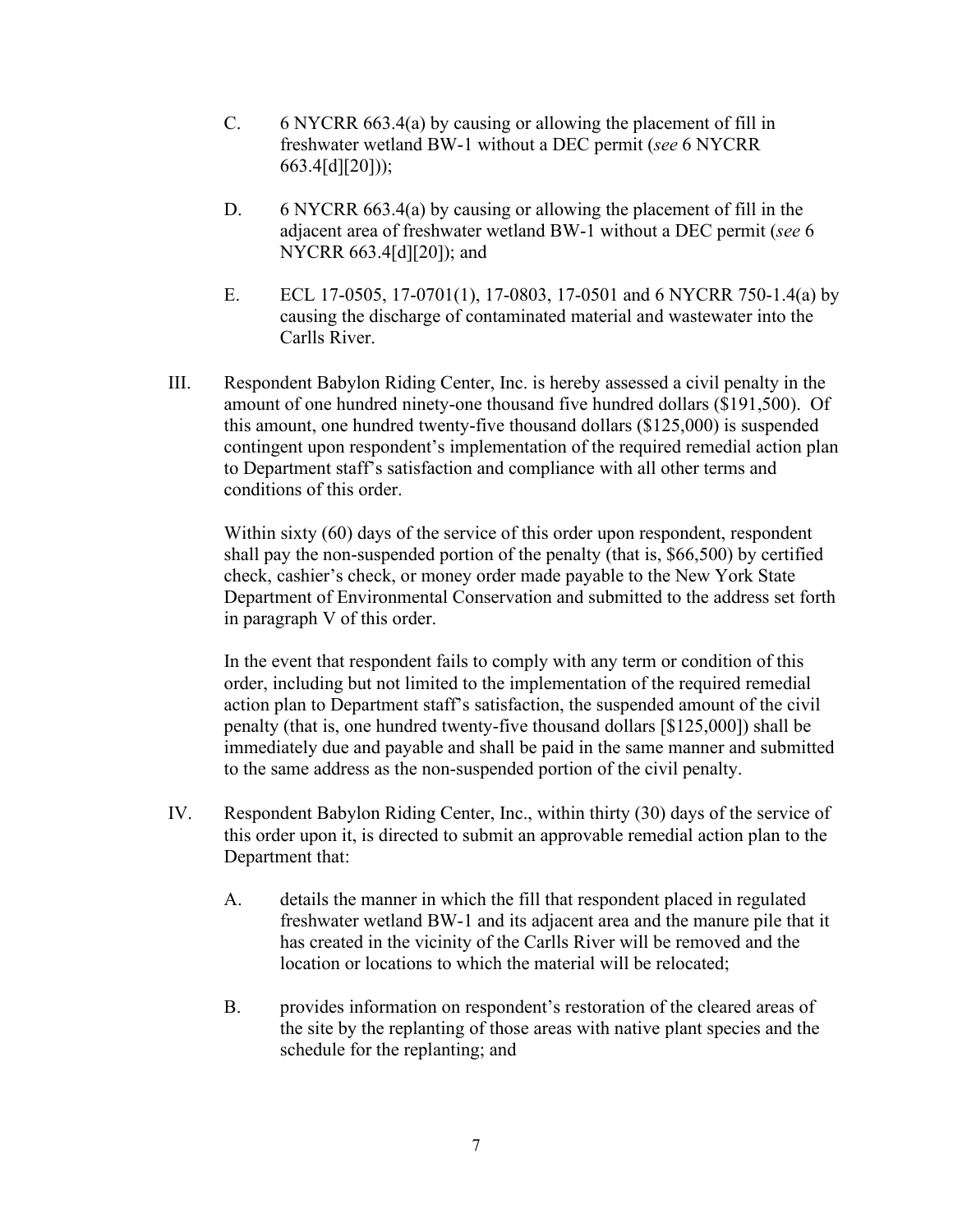C. sets forth a multi-year monitoring program with respect to the area that is restored to provide a sufficient period of time evaluate the regrowth of the plants and provide for any necessary replacement of any replantings that do not survive or otherwise need to be replaced.

Respondent is to complete the implementation of the remedial action plan within sixty (60) days of the service of this order upon respondent.

Upon good cause shown by respondent, Department staff at its sole discretion may extend (a) the submission date of the plan or (b) the date by which the remedial action plan shall be completed. Respondent must document in writing its reasons for any request for an extension of these dates.

V. Respondent Babylon Riding Center, Inc. shall submit the civil penalty payment and all other submissions, as well as any questions or correspondence regarding this order, to the following:

> Kari Wilkinson, Esq. Assistant Regional Attorney NYSDEC Region 1 SUNY @ Stony Brook 50 Circle Road Stony Brook, New York 11790

VI. The provisions, terms and conditions of this order shall bind respondents Babylon Riding Center, Inc. and its agents, successors and assigns, in any and all capacities.

> For the New York State Department of Environmental Conservation

By:  $/s/$ 

Basil Seggos Commissioner

Dated: May 11, 2022 Albany, New York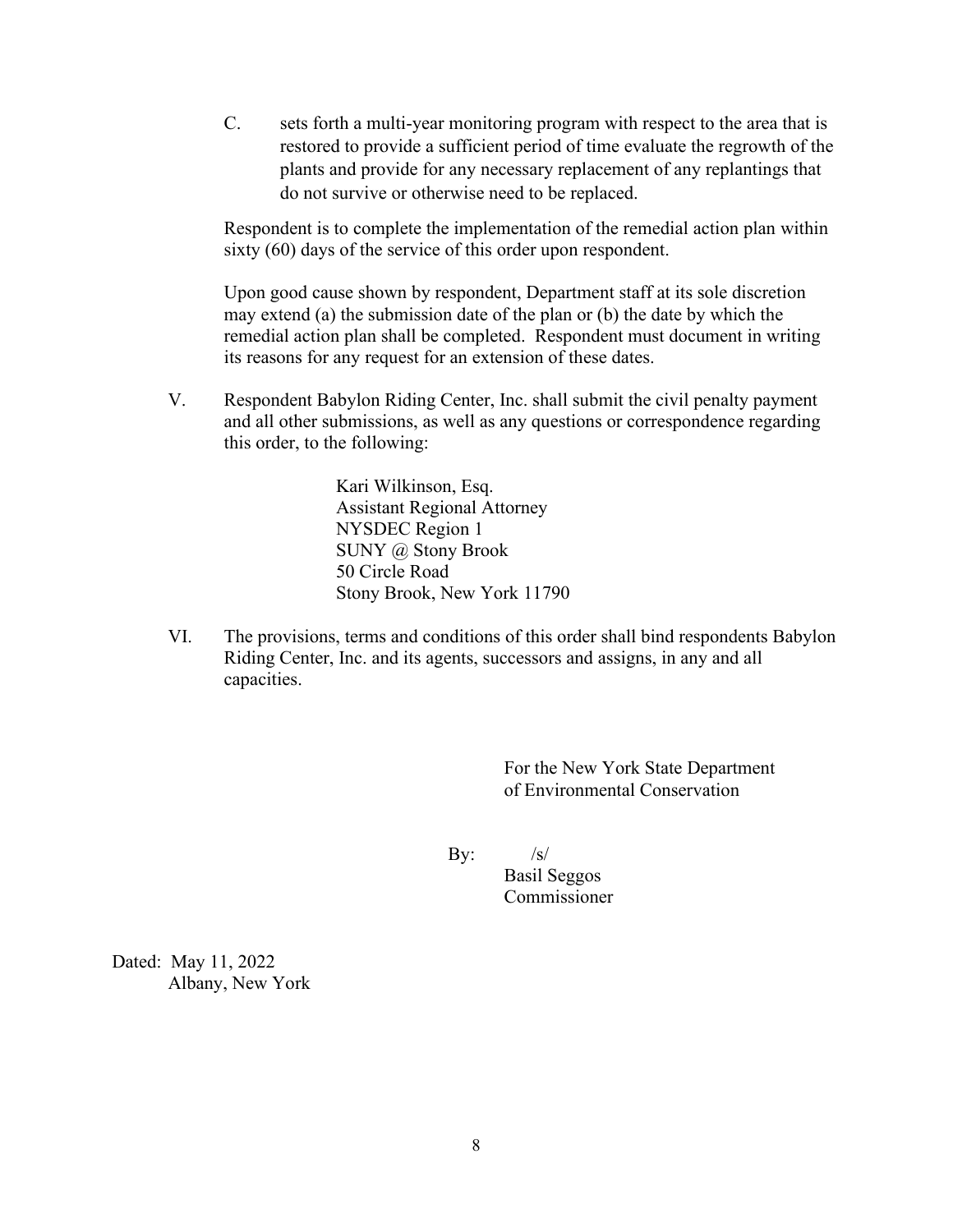## **STATE OF NEW YORK DEPARTMENT OF ENVIRONMENTAL CONSERVATION**

In the Matter of the Violations of Articles 17 and 24 of the New York State Environmental Conservation Law (ECL), and Parts 663 and 750 of Title 6 of the Official Compilation of Codes, Rules, and Regulations of the State of New York (6 NYCRR) by

**Hearing Report**

Babylon Riding Center, Inc., Respondent.

File No. R1-20180906-183

#### **Proceedings**

Staff of the New York State Department of Environmental Conservation (Department staff) served Babylon Riding Center, Inc. (BRC or respondent), with a notice of hearing and complaint, dated March 12, 2021, alleging violations of New York State Environmental Conservation Law (ECL) articles 17 (Water Pollution Control) and 24 (Freshwater Wetlands), and implementing provisions of title 6 of the Official Compilation of Codes, Rules, and Regulations of the State of New York (6 NYCRR) parts 663 (Freshwater Wetlands Permit Requirements) and 750 (Water Pollution Control). BRC is located at 1500 Peconic Avenue in the Town of Babylon (Suffolk County, New York) (the site), and operates an equestrian center. Portions of the site are located in and adjacent to Freshwater Wetland BW-[1](#page-8-0).<sup>1</sup> Based on five causes of action, staff seeks an order from the Commissioner that: (i) finds BRC in violation of various provisions of ECL articles 17 and 24, and implementing regulations; (ii) directs respondent to submit an approvable restoration plan; (iii) assesses a total civil penalty of \$191,500; and (iv) grants such other and further relief the Commissioner may determine to be just and appropriate. (*See* Recording No. 2 at 25:13-27:00.)

BRC is a domestic business corporation, and actively registered with the New York State Department of State, Division of Corporations (*see* Exhibit 1). Department staff commenced the proceeding with service of the March 12, 2021, notice of hearing and complaint upon BRC by certified mail, return receipt requested. Department staff provided an affidavit of mailing by Karen Mascio, sworn to March 15, 2021. The US Postal Service provided Department staff with signed copies of the domestic return receipts (*i.e.*, green cards). (*See* Exhibit 14; Recording No. 1 at 5:39-05:50). The affidavit of mailing and the domestic return receipts demonstrate that Department staff commenced the captioned enforcement proceeding in a manner consistent with requirements outlined in 6 NYCRR 622.3.

Among other things, the March 12, 2021, notice advised that BRC's failure either to answer the complaint or to attend the hearing would result in a default and waiver of its right to a hearing (*see* Exhibit 14, *see also* 6 NYCRR 622.4[a] and 622.15[a]). BRC failed to answer the complaint. The notice of hearing advised further that the Office of Hearings and Mediation

<span id="page-8-0"></span><sup>1</sup> *See* United States Geological Service (USGS) Quadrangle titled, *Bay Shore West* (Map 34 of 39 for Suffolk County).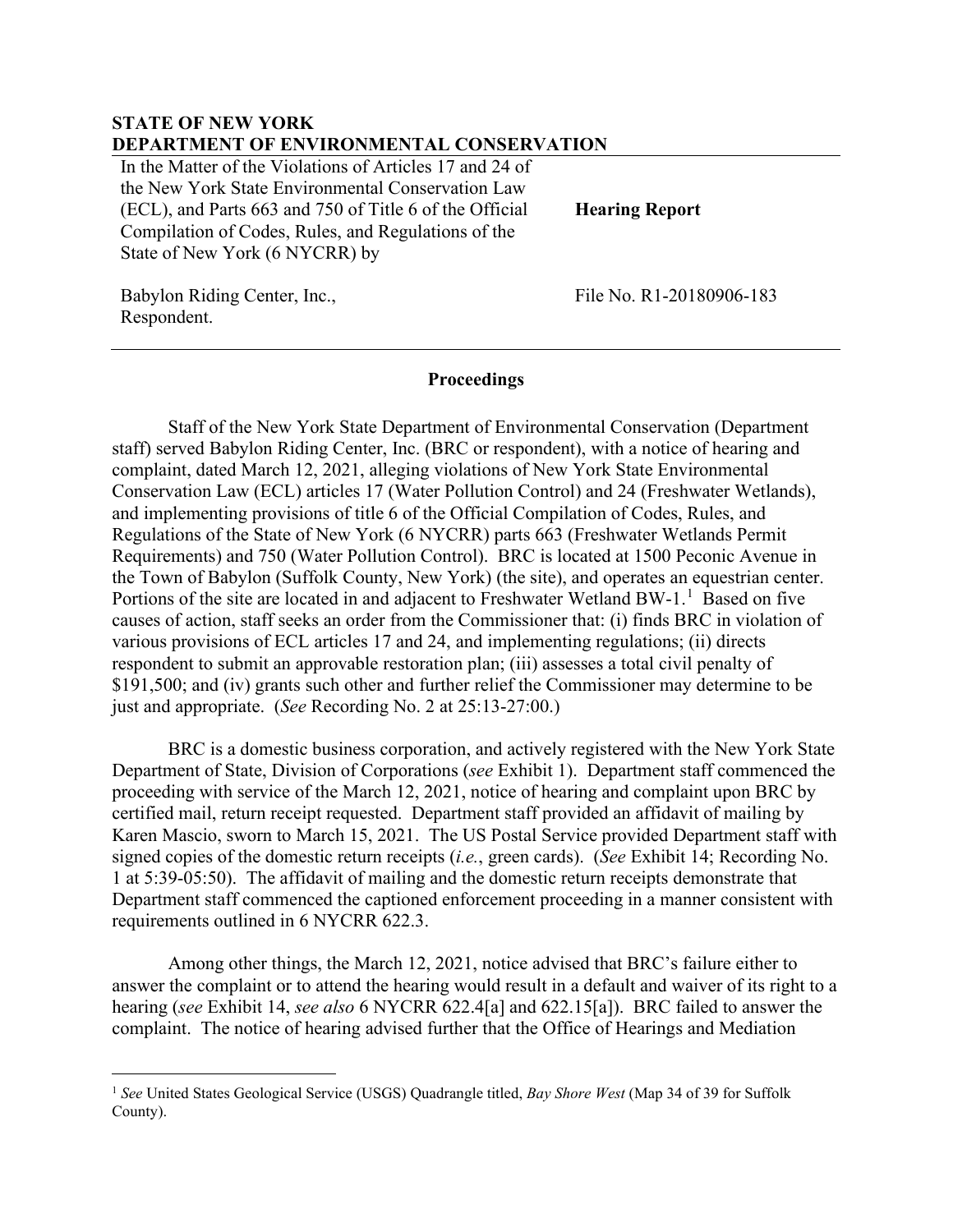Services (OHMS) would set a date for an administrative enforcement hearing. (Recording No. 1 at 3:17-4:48; 5:52-5:56.)

Subsequently, Department staff asked OHMS to convene the hearing. The matter was assigned to me, and I issued a notice of hearing, dated November 22, 2021, that scheduled a virtual adjudicatory hearing for 10:00 a.m. on December 17, 2021, using the webex audiovisual conference platform. A representative for BRC did not appear at the December 17, 2021, hearing (Recording No. 1 at 3:00-3:17.) With a cover letter from Kari Wilkinson, Esq., Assistant Regional Attorney, dated December 15, 2021, Department staff sent BRC and me, by regular mail, with copies of the exhibits that staff expected to offer at the administrative enforcement hearing. (Recording No. 1 at 4:49-5:04.)

The administrative enforcement hearing convened as scheduled at 10:00 a.m. on December 17, 2021. Ms. Wilkinson represented Department staff. During the hearing, Department staff offered an affidavit from Cristina Knoll, sworn to December 14, 2021. While working in DEC Region 1 from October 2015 to June 2019, Ms. Knoll was a Biologist 1 (Wildlife) from the Bureau of Ecosystem Health. The following members of Department staff testified at the hearing: (1) Kevin A. Jennings, Biologist 2 (Ecology) from the Bureau of Ecosystem Health; (2) Brian K. Lee, Assistant Engineer (Environmental) from the Division of Water; and (3) Christopher Spies, Regional Enforcement Coordinator. As noted above, no one appeared on behalf of BRC.

Because BRC neither answered the complaint nor appeared at the December 17, 2021, administrative enforcement hearing, Department staff moved orally for a default judgment. Thereafter, staff presented its case on the merits. During the presentation, staff offered 14 exhibits through the witnesses' testimony. All proffered exhibits were received into the hearing record (Recording No. 2 at 16:20-23:27), and an exhibit chart is attached to this hearing report as Appendix A. Staff requested that I take official notice of data collected at the Republic Airport in 2017 and 2018 concerning local weather and precipitation events. I granted this request. (*See* 6 NYCRR 622.11[a][5]; Recording No. 1 at 7:09-8:43.) The administrative enforcement hearing was recorded, and the audio recording became available on December [2](#page-9-0)1, 2021.<sup>2</sup> Whereupon, the record of the proceeding closed.

#### **Findings of Fact**

1. Babylon Riding Center, Inc. is registered with the New York State Department of State, Division of Corporations, as an active, domestic business corporation. BRC operates an equestrian center at 1500 Peconic Avenue, North Babylon, New York 11703. The address for service of process is 1191 Connetquot Avenue, Central Islip, New York 11702. (*See* Exhibit 1; ¶ 6 Knoll Affidavit; Recording No. 1 at 5:15-5:35; Recording No. 2 at 12:55-13:01.)

<span id="page-9-0"></span><sup>&</sup>lt;sup>2</sup> The audio recording of the hearing consists of two segments. The first segment (Recording No. 1) is 42:24 minutes. During the first segment, Kevin A. Jennings testified. The second segment (Recording No. 2) is 27:06 minutes. During the second segment, Brian K. Lee and Christopher Spies testified.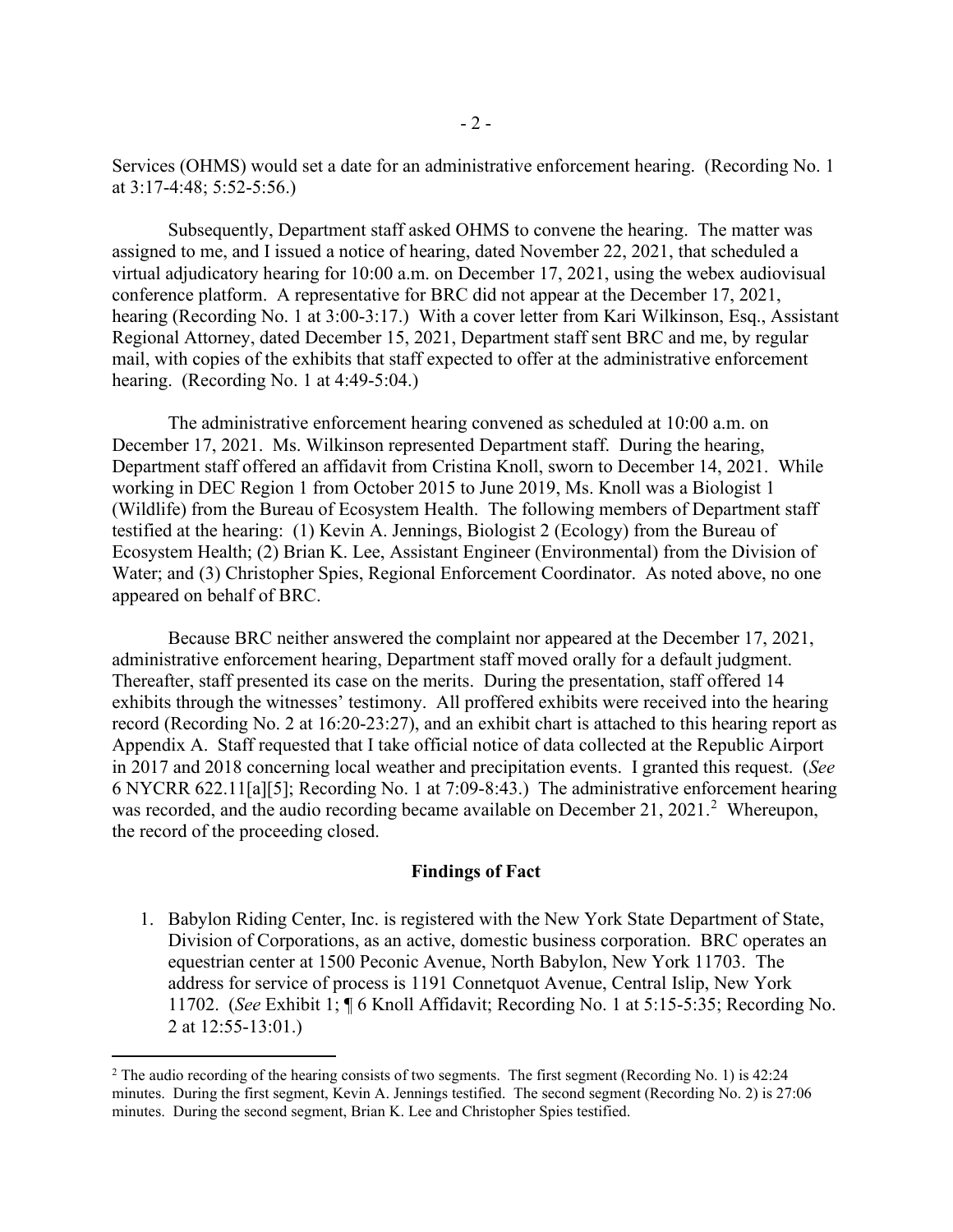- 2. Department staff commended the captioned enforcement proceeding by serving the March 12, 2021, notice of hearing and complaint upon BRC by certified mail, return receipt requested. With a cover letter December 15, 2021, Department staff also provided additional service by sending BRC copies of the exhibits to be offered at the administrative enforcement hearing by first class mail. For these two mailings, Department staff relied on the information on file with the New York State Department of State, Division of Corporations. (*See* Exhibit 14; Recording No. 1 at 4:49-5:04.)
- 3. OHMS served a notice of hearing dated November 22, 2021, on BRC by first class mail. The November 22, 2021, notice advised respondent that the virtual administrative enforcement hearing would be held at 10:00 a.m. on December 17, 2021, using the webex audiovisual conference platform (*see* Notice of Hearing dated November 22, 2021; Recording No. 1 at 3:00-3:17.)
- 4. BRC did not answer the complaint, and failed to appear for the administrative enforcement hearing held on December 17, 2021, as directed in the November 22, 2021, notice of hearing (Recording No. 1 at 3:00-4:48; 5:52-5:56).

## I. Freshwater Wetland BW-1

- 5. Portions of Freshwater Wetland BW-1 and its regulated adjacent area are located on the site of the Babylon Riding Center. (*See* Exhibit 8; ¶ 7 Knoll Affidavit; Recording No. 1 at 12:20-13:29.) Department staff identified the boundary of the freshwater wetland on the site during the February 28, 2017, site inspection. In addition, staff relied on aerial photographs of the property, as well as characteristics of the neighboring properties as references. (Recording No. 15:08- 18:15; *see* Exhibit 9.)
- 6. Freshwater Wetland BW-1 is a Class I wetland. Class I wetlands provide the most critical of the State's wetland benefits. During the review of a permit application, a proposed reduction of benefits would be acceptable only in the most unusual circumstances. A permit could be issued only after determining that the proposed activity satisfies a compelling economic or social need that clearly and substantially outweighs the loss of or detriment to the benefits that the Class I wetland provides. (Recording No. 1 at 37:05-37:25; *also see* 6 NYCRR 663.5[e].)
- 7. Department staff did not issue a permit to BRC either to conduct any regulated activities in or adjacent to Freshwater Wetland BW-1, or to discharge contaminated wastewater to the Carlls River (Recording No. 1 at 18:18-18:39).
- 8. On February 28, 2017, Department staff inspected BRC, took a set of 15 photographs, and observed: (1) a 55 ft by 53 ft pile of manure [Photo No. 1]; (2) one 42 ft by 34 ft pile of fill [Photo No. 2]; (3) a 14 ft by 8 ft pile of fill [Photo No. 3]; (4) a 12 ft by 12 ft pile of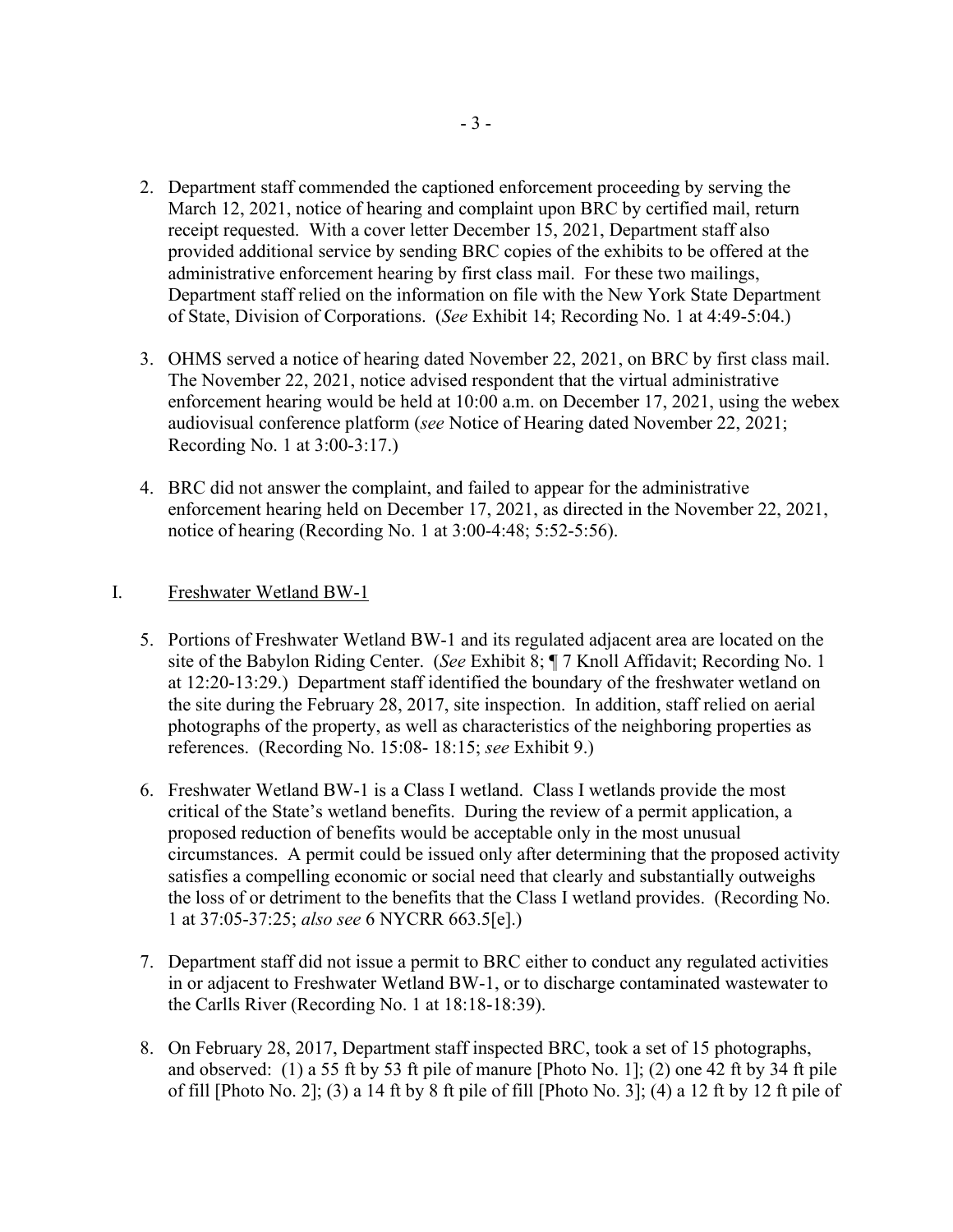wood debris and cleared vegetation [Photo No. 4]; (5) 3 piles of fill in an area measuring 36 ft by 32 ft [Photos Nos. 6 and 8]; (6) a berm measuring 20 ft by 27 ft [Photos Nos. 7 and 16]; (7) a stockpile of topsoil in an area measuring 64 ft by 46 ft [Photos Nos. 8 and 13]; (8) a berm measuring 30 ft by 6 ft [Photo No. 9]; (9) areas of topsoil located in and adjacent to Freshwater Wetland BW-1 at the southeast corner of the property [Photos Nos. 10, 11, 12, and 13]; (10) an area of fill in the form of horse manure in Freshwater Wetland BW-1 [Photo No. 14]; and (11) a 15 ft by 30 ft rock pile [Photo No. 15]. The 16 photographs taken by Department staff during the February 28, 2017, inspection are collectively identified as Exhibit 5. The photographs depict the location of the piles of manure, fill, wood debris, and topsoil in relation to the adjacent area and the boundary of Freshwater Wetland BW-1. (*See* ¶¶ 13-23 Knoll Affidavit; Recording No. 1 at 11:28- 11:36; 20:20-20:37.)

- 9. Wetland vegetation provides habitat for wildlife, stabilizes the soils, and absorbs excess nutrients before the groundwater enters downstream surface waters. Clearcutting vegetation in the freshwater wetland removes these benefits. (Recording No. 1 at 19:57- 20:19.)
- 10. The adjacent area buffers the wetland by preventing upland activities from occurring in the wetland. In addition, the adjacent area limits the introduction of pollutants into the freshwater wetland. Adjacent areas also provide wildlife habitat benefits. Clearcutting vegetation in the adjacent area of the freshwater wetland removes these benefits. (Recording No. 1 at 26:05-26:28.)
- 11. Placing fill in the freshwater wetland prevents the wetland from storing and retaining stormwater, which could result in downstream flooding. Also, fill will result in the loss of wildlife habitat. (Recording No. 1 at 28:16-29:55.)
- 12. Fill in the adjacent area changes the topography of the site and the permeability of the soils. Fill encourages the growth of upland vegetation rather than wetland vegetation in the filled area. Some of the fill observed on the site could introduce pollutants to the wetlands via runoff events. (Recording No. 1 at 36:30-37:00.)
- 13. The activities undertaken in and adjacent to Freshwater Wetland BW-1 provided respondent with an economic benefit by expanding the working area of the equestrian center. The economic benefit gained by respondent does not outweigh the loss of the benefits provided by the Class 1 freshwater wetland. (Recording No. 1 at 37:27-38:24.)

## II. Wastewater Discharges

14. Department staff returned to the site on May 1, 2018, and observed a large pile consisting of horse manure and bedding on the site within the boundary of Freshwater Wetland BW-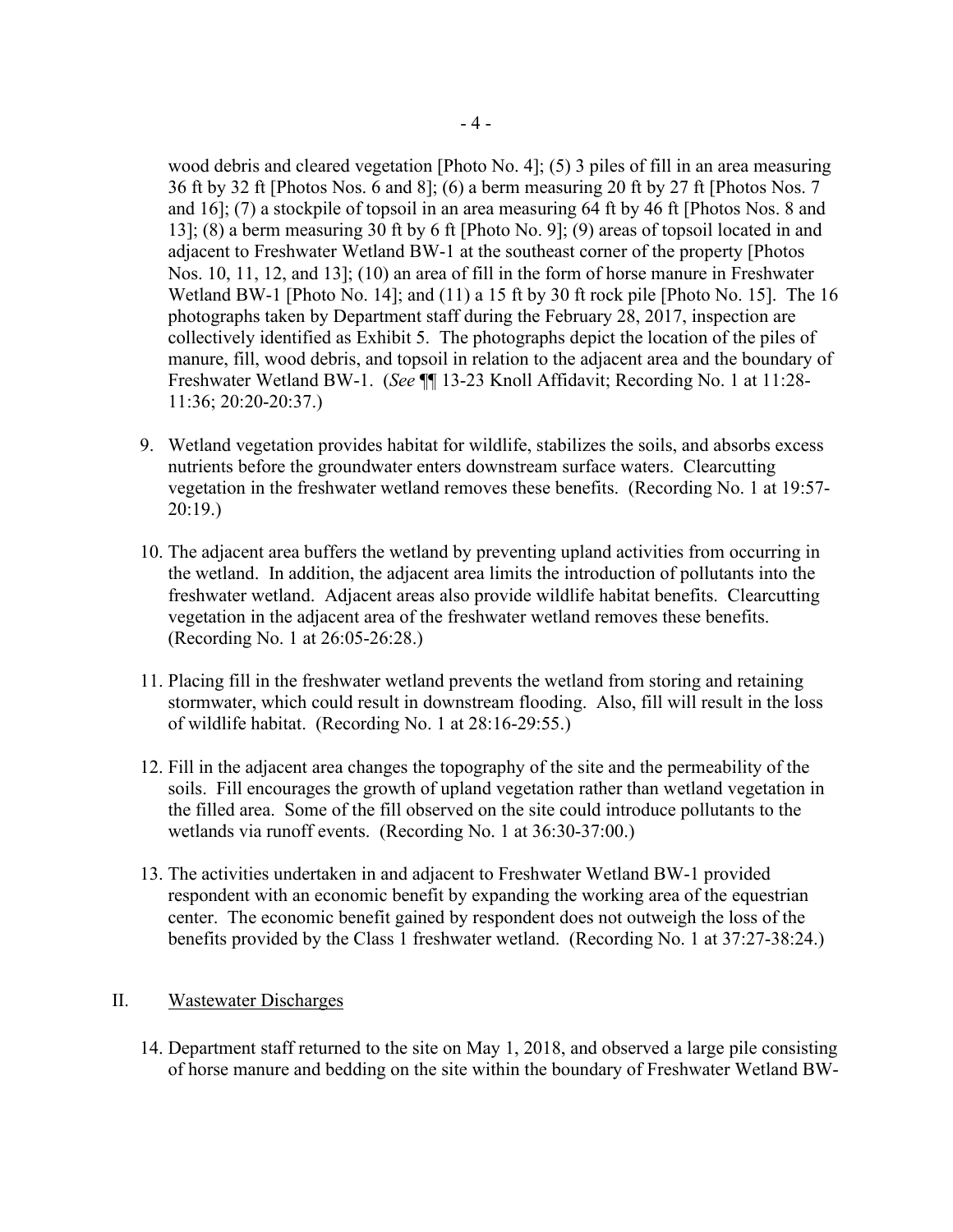1, and adjacent to the Carlls River.<sup>[3](#page-12-0)</sup> During the May 1, 2018, site visit, Department staff took a set of 4 photographs identified as Exhibit 12. Given the location of the manure pile with respect to the wetland and the Carlls River, runoff during storm events would move from the manure pile into the Carlls River. Exhibit 12D is a photograph of a trench located on the side of the manure pile, perpendicular to the Carlls River. Water and leachate from the manure pile collects in the trench. (Recording No. 2 at 2:22-4:11; 5:16- 6:30; 13:00-13:21; *see* Exhibit 12.)

- 15. Staff observed no erosion control features, or a catch basin between the manure pile and the Carlls River. The manure pile was not covered. (Recording No. 2 at 6:45-7:05; *see* Exhibit 12B.)
- 16. Vincent Pizzirusso operates the Babylon Riding Center. He was at the site during staff's May 1, 2018, inspection. According to Department staff, Mr. Pizzirusso said that he would use a front-end loader to scoop up the leachate collected in the trench depicted in Exhibit 12D, and then dump the contents of the front-end loader into the Carlls River. (Recording No. 2 at 13:50-15:35.)
- 17. According to Department staff, a SPDES permit would be required to control the runoff discharged from the manure pile, and staff did not issue such a permit to the Babylon Riding Center (Recording No. 2 at 8:00-8:57).
- 18. The Carlls River is a Class C trout stream. (Recording No. 2 at 8:58-9:05.) The best usage of Class C waters is fishing. In addition, water quality must be suitable for primary and secondary contact recreation (*see* 6 NYCRR 701.8).
- 19. Runoff from the manure pile would adversely impact the water quality of the Carlls River. Staff explained that manure has high concentrations of nutrients. When manure is discharged to the river, micro-organisms living in the waterway will withdraw oxygen from the water to reduce the nutrient concentration. This process in turn reduces the amount of dissolved oxygen available for other organisms. Reduced concentrations of dissolved oxygen in the waterway will adversely impact trout and other fish, which absorb oxygen from the water for their metabolic processes. (Recording No. 2 at 9:20- 9:46.)
- 20. In addition to the site visit on May 1, 2018, members of Department staff returned to BRC in July 2019, October 2020, March 2021, and on November 17, 2021. During each of these subsequent visits, staff observed the manure pile initially observed on February 28, 2017. (*See* ¶ 13 Knoll Affidavit; Exhibit 5, Photo No. 1; Recording No. 2 at 13:21- 13:55, 15:40- 15:57.)

<span id="page-12-0"></span><sup>&</sup>lt;sup>3</sup> On February 28, 2017, Department staff observed the manure pile at this location on the site. At that time, it measured about 55 ft. by 53 ft. (*see* Exhibit 4; Exhibit 5, Photo No. 1).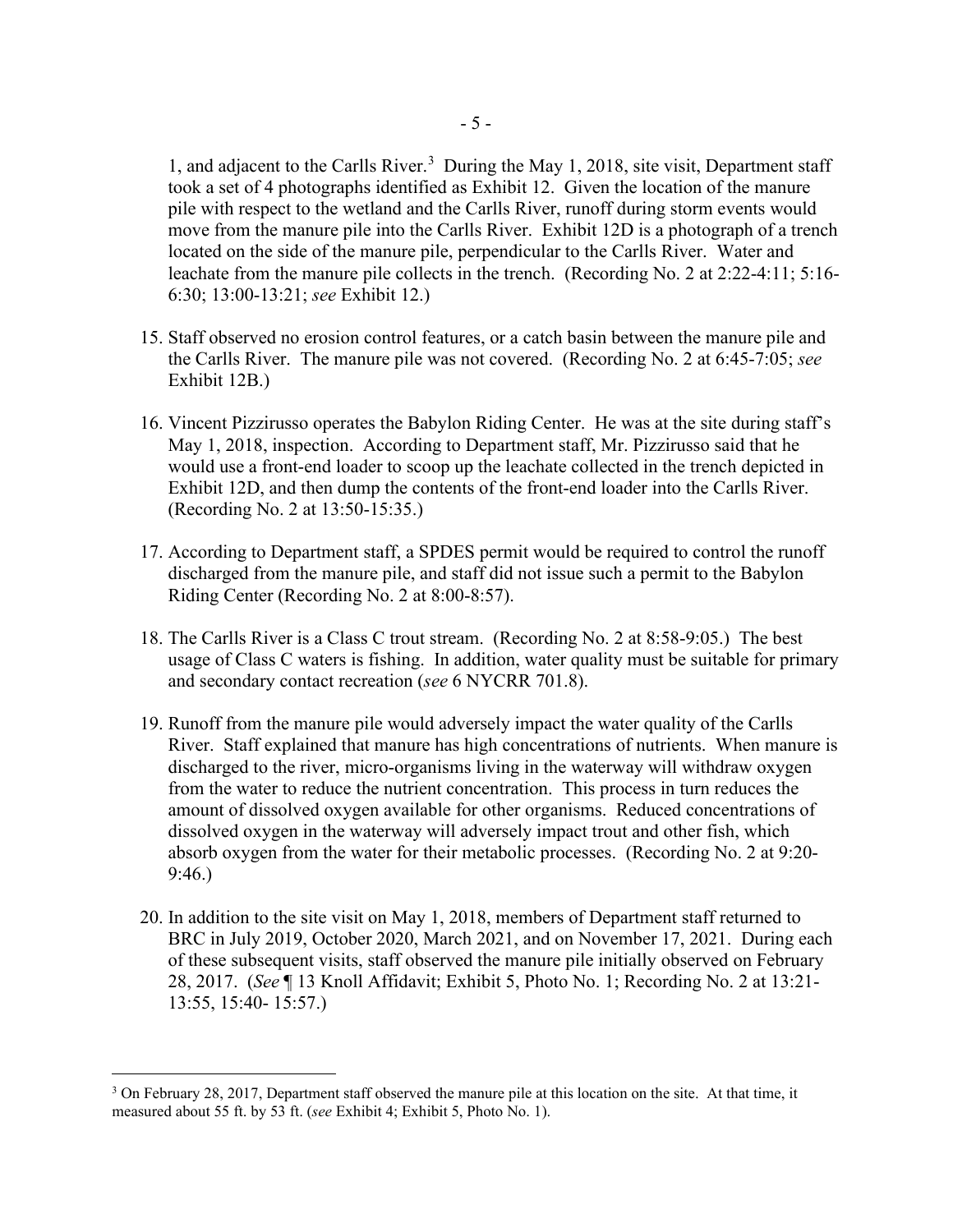#### **Discussion**

#### I. Default Procedures

A respondent upon whom a complaint has been served must file an answer within 20 days after receiving the notice of hearing and complaint (*see* 6 NYCRR 622.4[a]). A respondent's failure to file a timely answer "constitutes a default and a waiver of respondent's right to a hearing" (6 NYCRR 622.15[a]). In addition, respondent's failure to appear at the hearing constitutes a default and waiver of a respondent's right to a hearing (*see* 6 NYCRR 622.15[a]).

When, as here, a respondent does not answer a complaint or fails to appear at the hearing, Department staff may move for a default judgment. Such a motion must contain:

- 1) proof of service upon respondent of the notice of hearing and complaint or such other document which commenced the proceeding;
- 2) proof of respondent's failure to appear or failure to file a timely answer;
- 3) consistent with CPLR 3215(f), proof of the facts sufficient to support the violations alleged and enable the ALJ and commissioner to determine that staff has a viable claim;
- 4) a concise statement of the relief requested;
- 5) a statement of authority and support for any penalty or relief requested; and
- 6) proof of mailing the notice required by  $[6 \text{ NYCRR } 622.15(d)]$ , where applicable (6 NYCRR 622.15[b][1-6] [effective September 16, 2020]).

The Commissioner has determined that "a defaulting respondent is deemed to have admitted the factual allegations of the complaint and all reasonable inferences that flow from them" (*Matter of Alvin Hunt, d/b/a Our Cleaners*, Decision and Order of the Commissioner, July 25, 2006, at 6 [citations omitted]). The Commissioner determined further that to support a motion for a default judgment, staff must "provide proof of the facts sufficient to support the claim[s]" alleged in the complaint (*Matter of Queen City Recycle Center, Inc.*, Decision and Order of the Commissioner, December 12, 2013, at 3.) Staff is required to support its motion for a default judgment with enough facts to enable the ALJ and the Commissioner to determine that staff has a viable claim (*see Matter of Samber Holding Corp.*, Order of the Commissioner, March 12, 2018, at 1 [*citing Woodson v Mendon Leasing Corp.*, 100 NY2d 62, 70-71 (2003)]; *see also* 6 NYCRR 622.15[b][3], CPLR 3215[f]).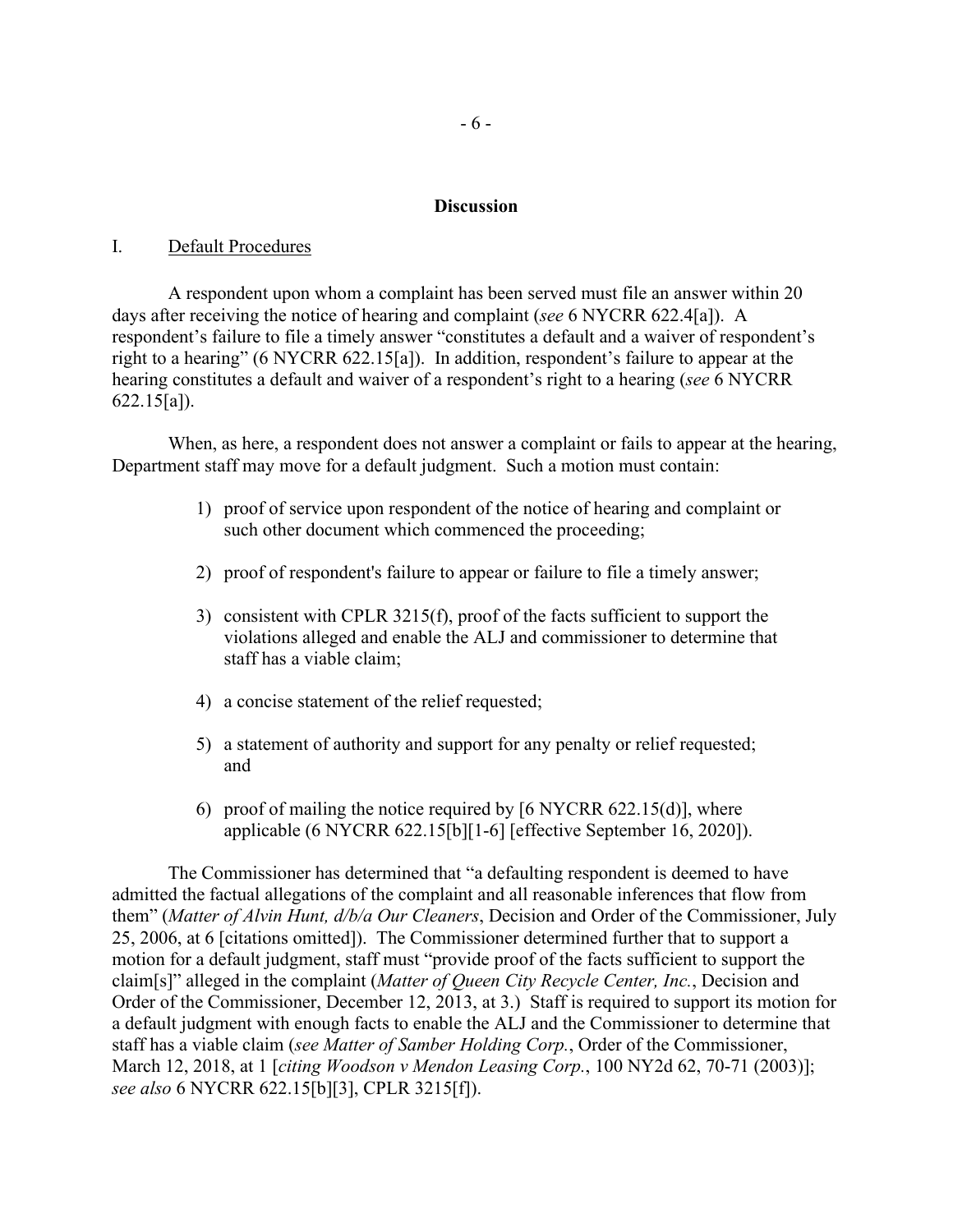The record developed on December 17, 2021, establishes the following. Department staff served the notice of hearing and complaint upon BRC in a manner consistent with the regulations (*see* 6 NYCRR 622.3[a][3]). Respondent did not answer the complaint, as directed in the March 12, 2021, notice of hearing served with the complaint, and respondent failed to appear for the virtual administrative enforcement hearing scheduled for December 17, 2021, as directed in the November 22, 2021, notice of hearing. At the December 17, 2021, virtual administrative enforcement hearing, Department staff provided proof of the facts sufficient to support the violations alleged, and to allow me to determine that staff has a viable claim. The March 12, 2021, notice of hearing and complaint provide a concise statement of the relief requested. Staff's presentation at the December 17, 2021, hearing included a statement of authority and support for the penalty and relief requested. Finally, Department staff provided proof of service of the notice of hearing and complaint upon BRC.

Based on the foregoing, Department staff is entitled to a default judgment in this matter pursuant to the provisions of 6 NYCRR 622.15. In addition, as discussed further below, the proof adduced at the hearing, conducted in respondent's absence, demonstrates by a preponderance of the evidence that respondent committed the violations charged in the complaint. Accordingly, Department staff is entitled to judgment on the facts proven at hearing.

#### II. Liability

In the March 12, 2021, complaint, Department staff alleged five causes of action. The first four causes of action allege violations of ECL article 24 (Freshwater Wetlands), and implementing provisions of 6 NYCRR part 663 (Freshwater Wetlands Permit Requirements). In the fifth cause of action, staff alleged a violation of ECL article 17 (Water Pollution Control), and implementing provisions of 6 NYCRR part 750 (State Pollutant Discharge Elimination System [SPDES] Permits). The bases for the allegations are staff's observations during site visits conducted on February 28, 2017, May 1, 2018, in July 2019, October 2020, March 2021, and on November 17, 2021, as well as the photographs taken during some of these site visits. Each cause of action is discussed below.

#### 1. Clearing Vegetation from the Wetland (6 NYCRR 663.4[d][23])

Pursuant to 6 NYCRR 663.4(a), all persons seeking to undertake activities on wetlands or their adjacent areas, which are not expressly exempted (*see* ECL 24-0701, and 6 NYCRR 663.3, and 663.4[d]), must obtain either a permit or a letter of permission from the Department. Clearing vegetation from a freshwater wetland is a regulated activity (*see* 6 NYCRR 663.4[d][23]).

On February 28, 2017, Department staff observed an area of the site located in Freshwater Wetland BW-1 that respondent had cleared of vegetation (*see* Exhibit 4; Exhibit 5, Photo No. 4; Exhibit 9). The cleared wetland area measured 50 ft by 120 ft. Respondent did not have a permit from the Department to undertake this regulated activity. (Recording No. 1 at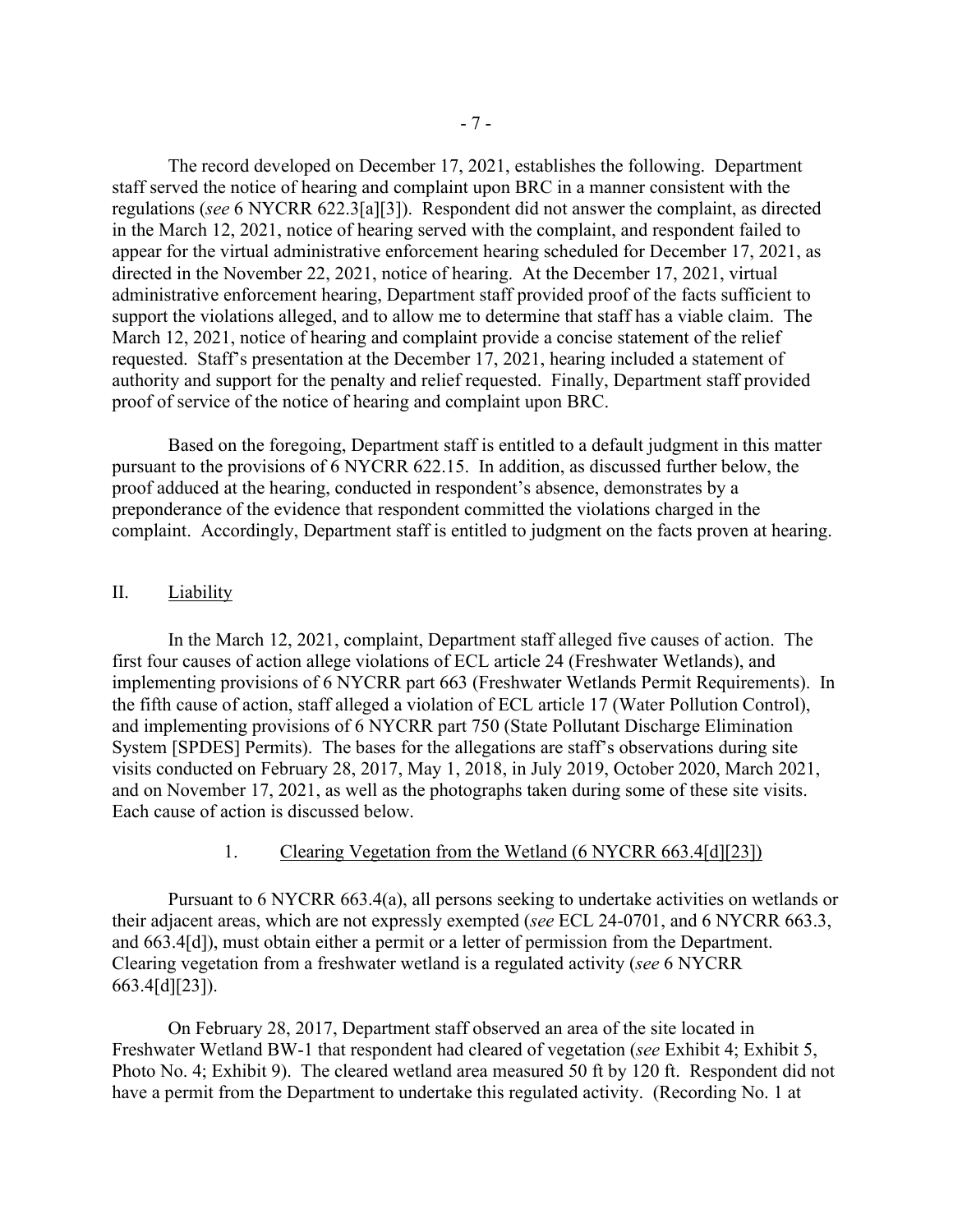18:15-19:57; 21:37-22:15; *see also* ¶ 16 Knoll Affidavit; Exhibit 10. [4](#page-15-0) ) Therefore, BRC violated 6 NYCRR 663.4(a). Subsequent site visits by Department staff show that the wetland area remains cleared. Consequently, the violation is ongoing since Department staff's inspection on February 28, 2017.

### 2. Clearing Vegetation from the Adjacent Area (6 NYCRR 663.4[d][23])

Pursuant to 6 NYCRR 663.4(a), all persons seeking to undertake activities on wetlands or their adjacent areas, which are not expressly exempted (*see* ECL 24-0701, and 6 NYCRR 663.3, and 663.4[d]), must obtain either a permit or a letter of permission from the Department . Clearing vegetation from the adjacent area of a freshwater wetland is a regulated activity (*see* 6 NYCRR 663.4[d][23]).

On February 28, 2017, Department staff observed an area of the site that respondent had cleared of vegetation (*see* Exhibit 4; Exhibit 5, Photo No. 4; Exhibit 9). The cleared area measured 50 ft by 120 ft, and a portion of it was located in the adjacent area of Freshwater Wetland BW-1. Respondent did not have a permit from the Department to undertake this regulated activity. (Recording at 22:18-26:06; *see* ¶ 16 Knoll Affidavit; Exhibit 10.) Therefore, BRC violated 6 NYCRR 663.4(a). The area remains cleared. Consequently, the violation is ongoing since February 28, 2017.

#### 3. Filling Freshwater Wetland (6 NYCRR 663.4[d][20])

Pursuant to 6 NYCRR 663.4(a), all persons seeking to undertake activities on wetlands or their adjacent areas, which are not expressly exempted (*see* ECL 24-0701, and 6 NYCRR 663.3, and 663.4[d]), must obtain either a permit or a letter of permission from the Department. Placing fill in a freshwater wetland is a regulated activity (*see* 6 NYCRR 663.4[d][20]).

On February 28, 2017, Department staff observed that respondent had placed fill on the southeast corner of the site, which is part of Freshwater Wetland BW-1. The fill consisted of topsoil. (*See* Exhibit 4; Exhibit 5, Photo Nos. 9, 10, 11, 12; Exhibit 9). Respondent did not have a permit from the Department to undertake this regulated activity. (Recording No. 1 at 26:30- 28:15; *see* ¶¶ 20 and 21 Knoll Affidavit.) Therefore, BRC violated 6 NYCRR 663.4(a). The fill remains in place. Consequently, the violation is ongoing since February 28, 2017.

<span id="page-15-0"></span><sup>4</sup> Exhibit 10 is a set of two aerial photograph from Nearmap US, Inc. The first depicts the site on October 26, 2015. The second depicts the site on October 29, 2016, about one year later. A comparison of the two aerial images shows that vegetation from an area measuring 50 ft by 120 ft. was cleared between October 26, 2015, and October 29, 2016. A portion of the cleared area is in Freshwater Wetland BW-1, and the balance of the cleared area is in the adjacent area. (Recording No. 1 at 22:18-25:01.)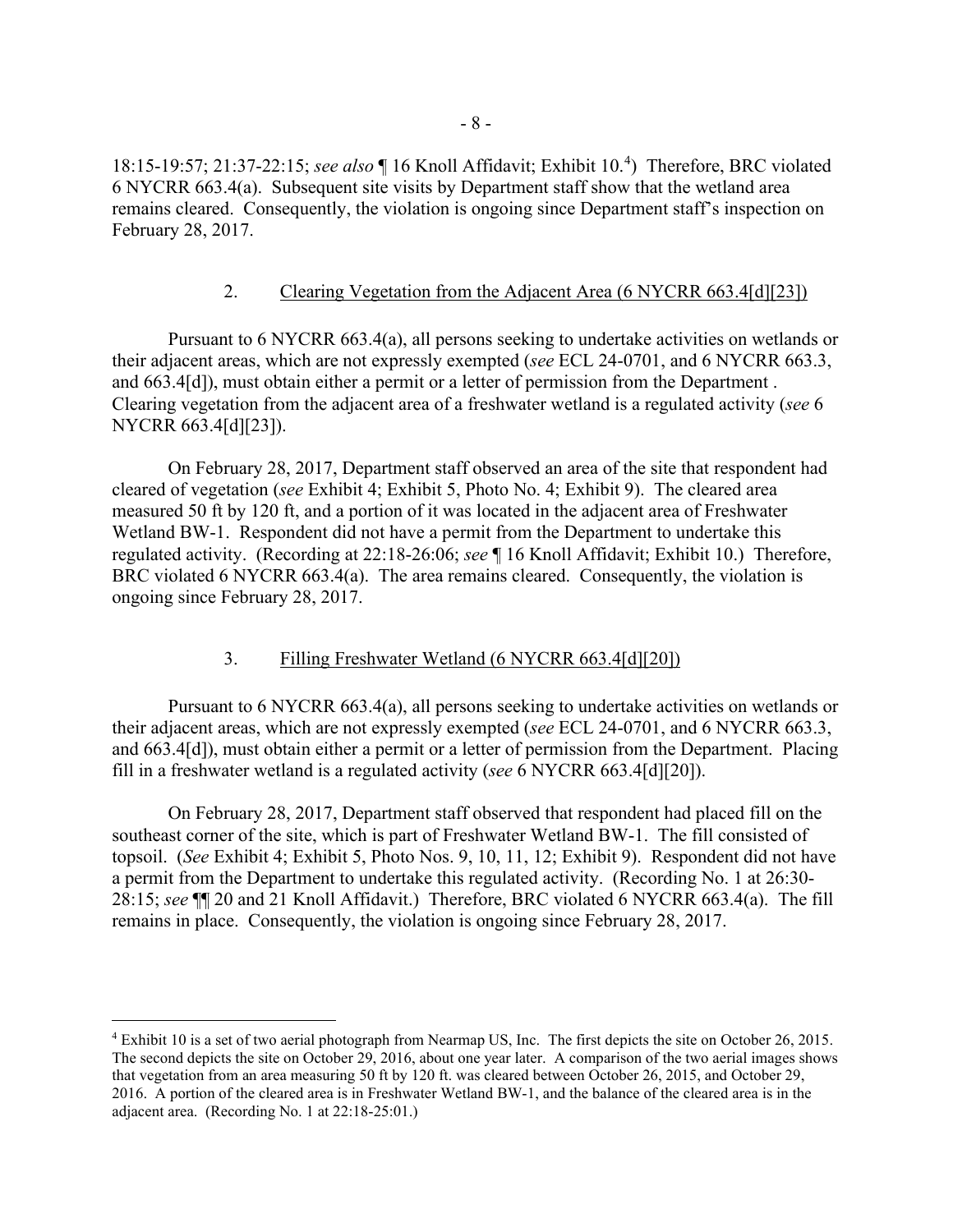### 4. Filling Adjacent Area of Freshwater Wetland (6 NYCRR 663.4[d][20])

Pursuant to 6 NYCRR 663.4(a), all persons seeking to undertake activities on wetlands or their adjacent areas, which are not expressly exempted (*see* ECL 24-0701, and 6 NYCRR 663.3, and 663.4[d]), must obtain either a permit or a letter of permission from the Department. Filling the adjacent area of a freshwater wetland is a regulated activity (*see* 6 NYCRR 663.4[d][20]).

On February 28, 2017, Department staff observed that respondent had placed fill in the adjacent area of Freshwater Wetland BW-1. Respondent filled eleven different areas on the site. Among other things, the fill consisted of topsoil, rocks, wood debris, and discarded materials. One area of fill measures 32 ft. by 42 ft., and consisted of horse manure mixed with stall bedding. (*See* Exhibit 4; Exhibit 5, Photo Nos. 1, 2, 3, 4, 6, 7, 8, 9 and 13; Exhibit 9.) Respondent did not have a permit from the Department to undertake this regulated activity. (Recording at 29:58-36:30; *see* ¶¶ 13, 14, 15, 17, 18, 19 and 20 Knoll Affidavit.) Therefore, BRC violated 6 NYCRR 663.4(a). Each of the eleven areas filled is considered a separate violation.<sup>[5](#page-16-0)</sup> The fill remains in place. Consequently, the violations are ongoing since February 28, 2017.

## 5. Discharge of Wastewater (6 NYCRR 750-1.4[a])

ECL 17-0701 and 17-0803, as well as 6 NYCRR 750-1.4(a) prohibit any person from discharging pollutants to the waters of the State without first obtaining a State Pollutant Discharge Elimination System (SPDES) permit pursuant to ECL article 17, titles 7 or 8, and 6 NYCRR part 750. Generally, the discharge of substances that may contravene water quality standards is prohibited without first obtaining a SPDES permit from the Department (*see e.g.* ECL 17-0501 and 17-0505).

Department staff went to the site on May 1, 2018, and observed a large pile of horse manure and bedding on the site within the boundary of Freshwater Wetland BW-1, and adjacent to the Carlls River. During the May 1, 2018, site visit, Department staff took a set of 4 photographs identified as Exhibit 12(A-D). Given the location of the manure pile with respect to the wetland and the Carlls River, runoff would move from the manure pile into the Carlls River. (Recording No. 2:22-4:11; *see* Exhibit 12.)

Staff initially observed the manure pile at the site on February 28, 2017, when it measured about 55 ft. by 53 ft. (*see* Exhibit 4). During the May 1, 2018, site visit, staff photographed the manure pile again (*see* Exhibit 12C). Exhibit 12D is a photograph of a trench located next to the manure pile. Water and leachate from the manure pile collects in the trench. (Recording No. 2 at 5:16-6:30; *see* Exhibit 12D.)

<span id="page-16-0"></span><sup>5</sup> *Matter of Linda Wilton and Costello Marine, Inc.*, Order of the Commissioner, February 1, 1991, at 1 (1991 WL 94068).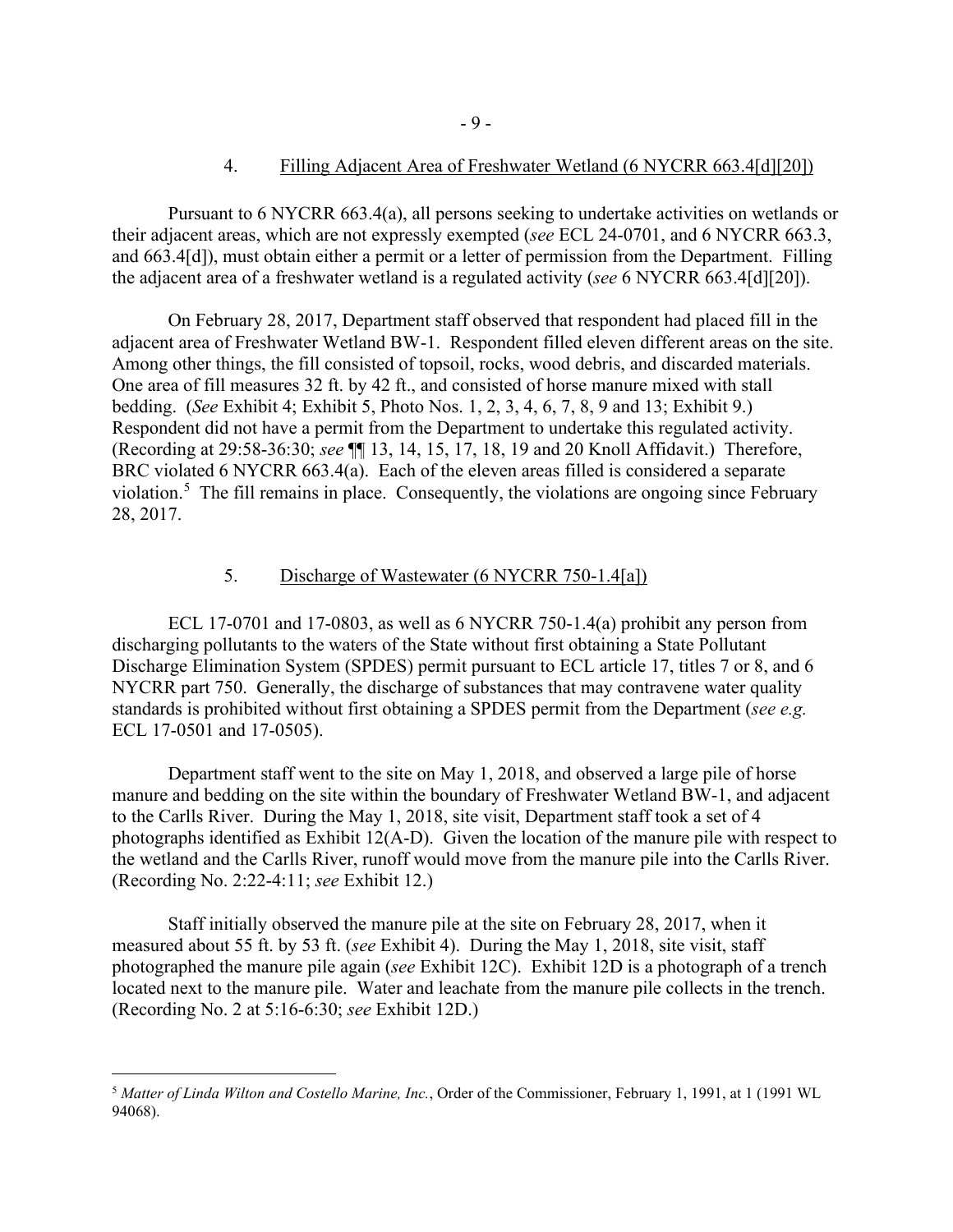On May 1, 2018, no erosion control or catch basin existed between the manure pile and the Carlls River. In addition, the manure pile was not covered. (Recording No. 2 at 6:45-7:05; *see* Exhibit 12B.)

According to Department staff, a SPDES permit would be required to control the runoff discharged from the manure pile, and staff did not issue such a permit to BRC (Recording No. 2 at 8:00-8:57). These circumstances demonstrate that BRC violated ECL 17-0501 and 17-0505 by discharging substances to the waters of the State without a permit that would contravene water quality standards. The manure pile remains in place. Consequently, the violation is ongoing since staff's site visit on May 1, 2018.

#### III. Relief

With a motion for default judgment, staff must provide a concise statement of the relief requested (*see* 6 NYCRR 622.15[b][4]), and a statement of authority and support for any civil penalty or relief requested (*see* 6 NYCRR 622.15[b][5]). In the March 12, 2021, notice of hearing, staff noted that ECL 71-2303 provides for a civil penalty of \$11,000 for every violation of ECL article 24 and the implementing regulations. Department staff noted further that ECL 71-1929 provides for a civil penalty of \$37,500 per day for each violation of ECL article 17 and implementing regulations. (*See also* ¶¶ 13 and 14 March 12, 2021, complaint.)

Staff requested a total civil penalty of \$191,500. For violating ECL article 24 and implementing regulation at 6 NYCRR part 663, staff requested \$11,000 for each violation. Staff explained there is one count associated with clearing the wetland, clearing the adjacent area, and filling the wetland. With respect to the fill in the adjacent area, staff observed that respondent filled eleven separate areas on the site.  $(14 \text{ counts x } $11,000 = $154,000)$ .

To support this request, staff noted that Freshwater Wetland BW-1 is a Class 1 wetland. In addition, the violations have continued since staff's February 28, 2017, site inspection. Significant environmental harm has occurred. Respondent obtained economic benefits from the violations. Finally, respondent has not cooperated with Department staff to resolve these violations. According to staff, some violations that are the subject of this proceeding commenced in 2011 based on site visits conducted prior to February 2017. Staff requested restoration of the site by removing the fill from the wetland areas as well as the affected adjacent areas. All fill materials should be moved to upland areas to prevent the introduction of any pollutants into the wetlands, and downstream waterways, such as the Carlls River. In addition, respondent should restore the cleared areas of the site by replanting those areas with native plant species. (Recording No. 1 at 38:30-40:26.)

For the unpermitted wastewater discharge, staff requested \$37,500, which is the maximum amount provided by ECL 71-1929 (Recording No. 2 at 9:50-9:55). To support this request staff noted that the receiving waterbody is the Carlls River, a Class C trout stream, and that the violation has continued since May 1, 2018. In addition, staff seeks an order from the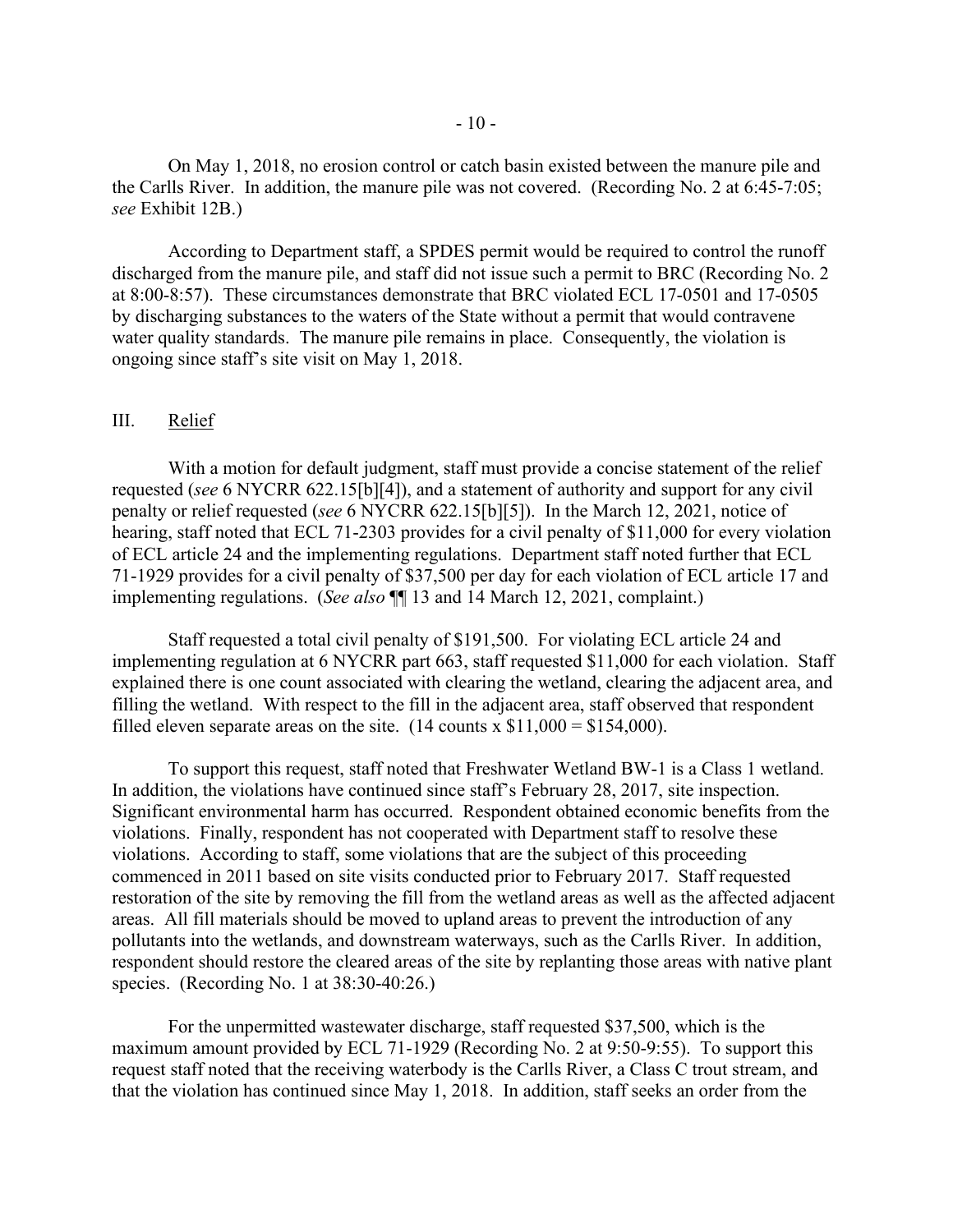Commissioner directing respondent to remove the manure pile from the site because it is the source of contamination (Recording No. 2 at 9:55-10:07).

Staff considered the continuous nature of the violations and their duration to be aggravating factors. As a second aggravating factor, staff argued that BRC has shown no effort to cooperate with Department staff to resolve the violations. Staff inspected the site on numerous occasions and observed that conditions have not improved. Accordingly, I conclude that staff's request for a total civil penalty in the amount of \$191,500 is consistent with the applicable provisions of ECL article 71, and the Department's penalty policies.

#### **Conclusions of Law**

- 1. Babylon Riding Center, Inc. violated 6 NYCRR 663.4(a) when it cleared vegetation from Freshwater Wetland BW-1 without a permit from the Department. Subsequent site visits by Department staff show that the area remains cleared. Consequently, the violation is ongoing since Department staff's inspection on February 28, 2017.
- 2. BRC violated 6 NYCRR 663.4(a) when it cleared vegetation from the adjacent area of Freshwater Wetland BW-1 without a permit from the Department. Subsequent site visits by Department staff show that the area remains cleared. Consequently, the violation is ongoing since Department staff's inspection on February 28, 2017.
- 3. Respondent violated 6 NYCRR 663.4(a) when it filled a portion of Freshwater Wetland BW-1 without a permit from the Department. Subsequent site visits by Department staff show that the area remains filled. Consequently, the violation is ongoing since Department staff's inspection on February 28, 2017.
- 4. Babylon Riding Center violated 6 NYCRR 663.4(a) when it filled eleven different portions of the area adjacent to Freshwater Wetland BW-1 without a permit from the Department. Subsequent site visits by Department staff show that the eleven filled areas remain unchanged. Consequently, the violations are ongoing since Department staff's inspection on February 28, 2017.
- 5. BRC violated ECL 17-0501 and 17-0505 by discharging substances to the Carlls River without a permit that would contravene water quality standards. The manure pile remains in place. Consequently, the violation is ongoing since staff's site visit on May 1, 2018.
- 6. Department staff is entitled to a default judgment in this matter pursuant to the provisions of 6 NYCRR 622.15.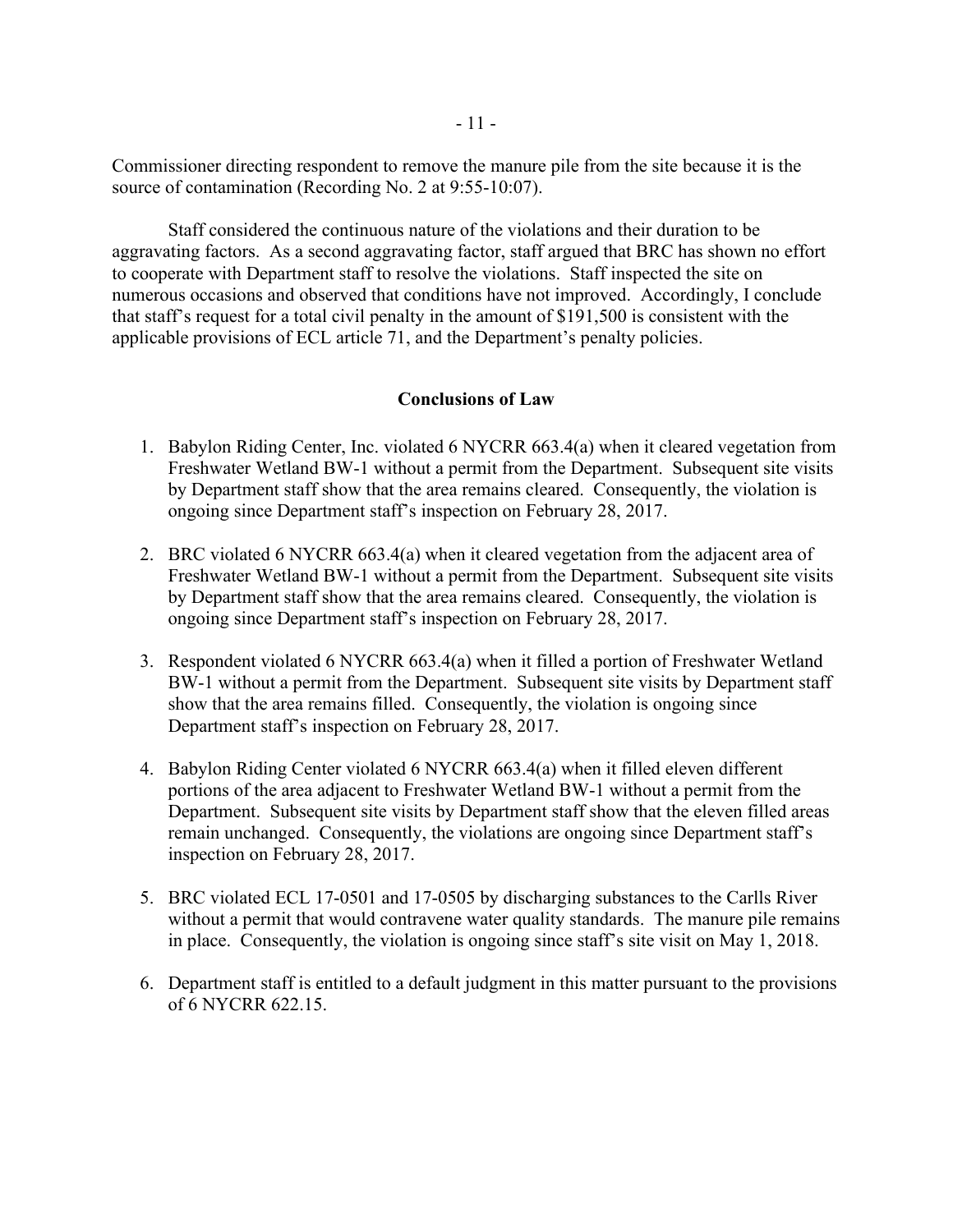### **Recommendations**

- 1. The Commissioner should issue an order granting Department staff's motion for default judgment, and conclude that Babylon Riding Center is in default pursuant to 6 NYCRR 622.15.
- 2. Furthermore, the Commissioner should conclude that based on the proof adduced at the administrative enforcement hearing, Babylon Riding Center violated various provisions of ECL article 24 (Freshwater Wetlands) and implementing regulations, as well as ECL article 17 (State Pollutant Discharge Elimination System [SPDES] Permits) and implementing regulations, as alleged in the March 12, 2021, complaint.
- 3. The Commissioner should assess a total civil penalty of \$191,500.
- 4. Commissioner should direct Babylon Riding Center to restore the cleared areas, and remove the fill from the filled areas. In addition, the Commissioner should direct respondent to remove the manure pile from the site to prevent the discharge of substances to the Carlls River that would contravene water quality standards.

 $\sqrt{s}$ Daniel P. O'Connell Administrative Law Judge

Dated: Albany, New York March 16, 2022

Appendix A Exhibit Chart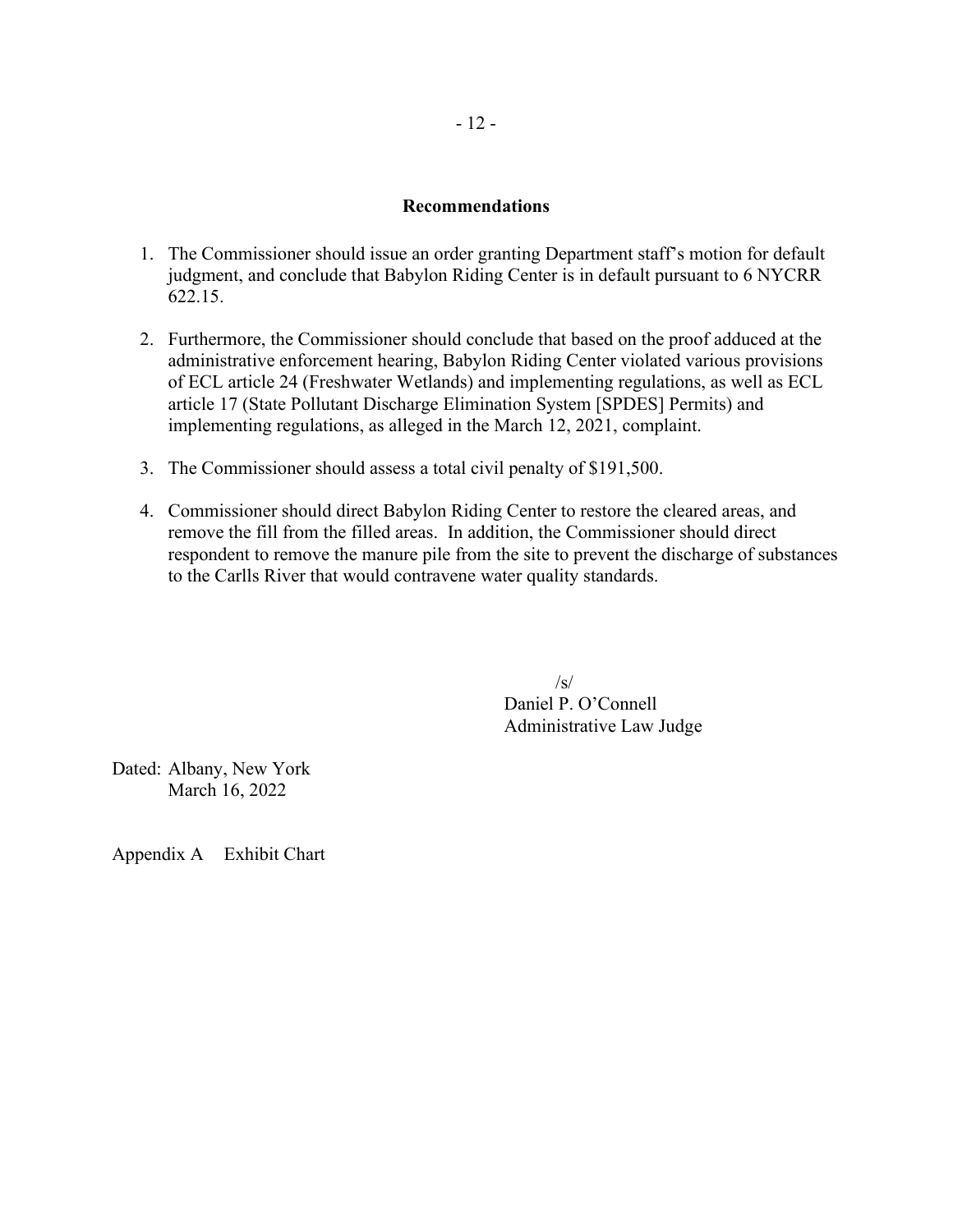## Appendix A Matter of Babylon Riding Center DEC Case No. R1-20180906-183

# Exhibit Chart

# Hearing Date: December 17, 2021

| Exhibit No.    | Description                                                                                                                                                                               | Received  |
|----------------|-------------------------------------------------------------------------------------------------------------------------------------------------------------------------------------------|-----------|
|                | Certified copy of the Deed (Liber D00013114 and Page 321).<br>Entity Information from the New York State Department of State,<br>Division of Corporations for Babylon Riding Center, Inc. | $\sqrt{}$ |
| $\overline{2}$ | Affidavit of Christina A. Knoll, sworn to December 14, 2021.                                                                                                                              | $\sqrt{}$ |
| $\overline{3}$ | Resume of Christina A. Knoll.                                                                                                                                                             | $\sqrt{}$ |
| $\overline{4}$ | Aerial Photograph of Babylon Riding Center<br>Legend – Location of Photographs taken on February 28, 2017.                                                                                | $\sqrt{}$ |
| 5              | Set of 16 Photographs of the Babylon Riding Center<br>taken by C. Knoll on February 28, 2017.                                                                                             | $\sqrt{}$ |
| 6              | Set of 2 Aerial Photographs of Babylon Riding Center<br>Key 1 and Key 2 showing the compass direction of the<br>photographs presented in Exhibit 5.                                       | $\sqrt{}$ |
| 7              | Resume of Kevin A. Jennings.                                                                                                                                                              | $\sqrt{}$ |
| 8              | US Geological Survey Quadrangle - Bay Shore West<br>Freshwater Wetlands Map for Suffolk County<br>Map 34 of 39<br>Freshwater Wetland BW-1.                                                | $\sqrt{}$ |
| 9              | Aerial Photograph of Babylon Riding Center<br>New York State Ortho Image Program<br>Image dated: 2020.                                                                                    | $\sqrt{}$ |
| 10             | Set of 2 Aerial Photographs of Babylon Riding Center<br>NearMap US, Inc.<br>Photo No. 1 dated October 26, 2015.<br>Photo No. 2 dated October 29, 2016.                                    | $\sqrt{}$ |